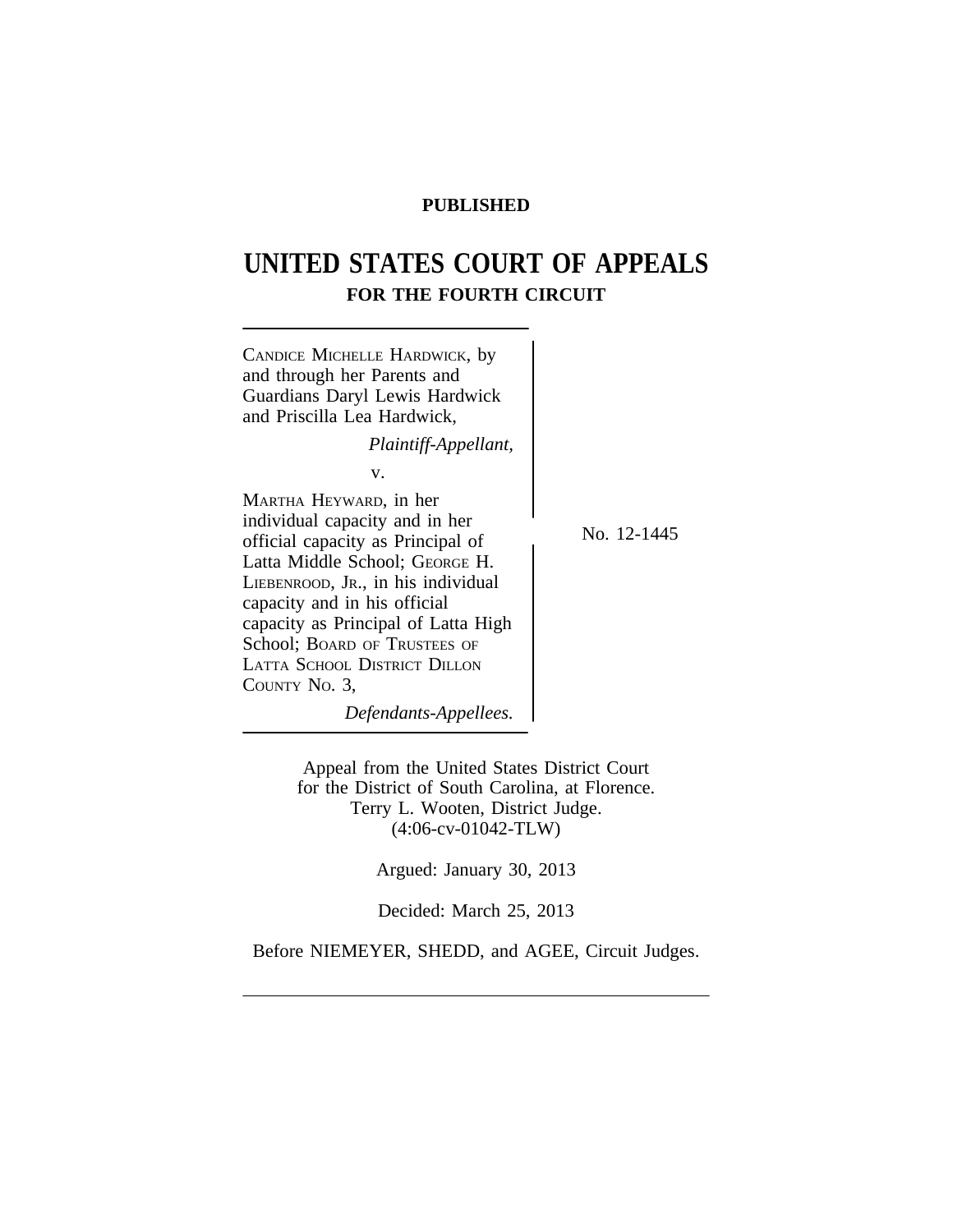Affirmed by published opinion. Judge Shedd wrote the opinion, in which Judge Niemeyer and Judge Agee joined.

#### **COUNSEL**

**ARGUED:** Frederick Daniel Taylor, STALLINGS, BUSH & RANDALL, PC, Suffolk, Virginia, for Appellant. Vinton D. Lide, LIDE & PAULEY, LLC, Lexington, South Carolina, for Appellees. **ON BRIEF:** Kirk D. Lyons, SOUTHERN LEGAL RESOURCE CENTER, INC., Black Mountain, North Carolina; Lourie A. Salley, III, Lexington, South Carolina, for Appellant. Michael S. Pauley, LIDE & PAULEY, LLC, Lexington, South Carolina; Vernie L. Williams, CHILDS & HALLIGAN, Columbia, South Carolina, for Appellees.

#### **OPINION**

SHEDD, Circuit Judge:

On multiple occasions at Latta Middle School and Latta High School in Latta, South Carolina, school officials prohibited Candice Hardwick from wearing and on one occasion punished her for wearing Confederate flag<sup>1</sup> shirts at school. Candice Hardwick, by and through her parents, brought this action against the school principals and the school board pursuant to 42 U.S.C. § 1983, alleging violations of her First Amendment right to free speech and expression and her Fourteenth Amendment rights to due process and equal protection. The district court granted summary judgment to the defendants, and Candice Hardwick now appeals. Because we con-

**<sup>1</sup>**Throughout this opinion, we refer to the Confederate battle flag simply as the "Confederate flag." We refer to other Confederate flags by their specific names.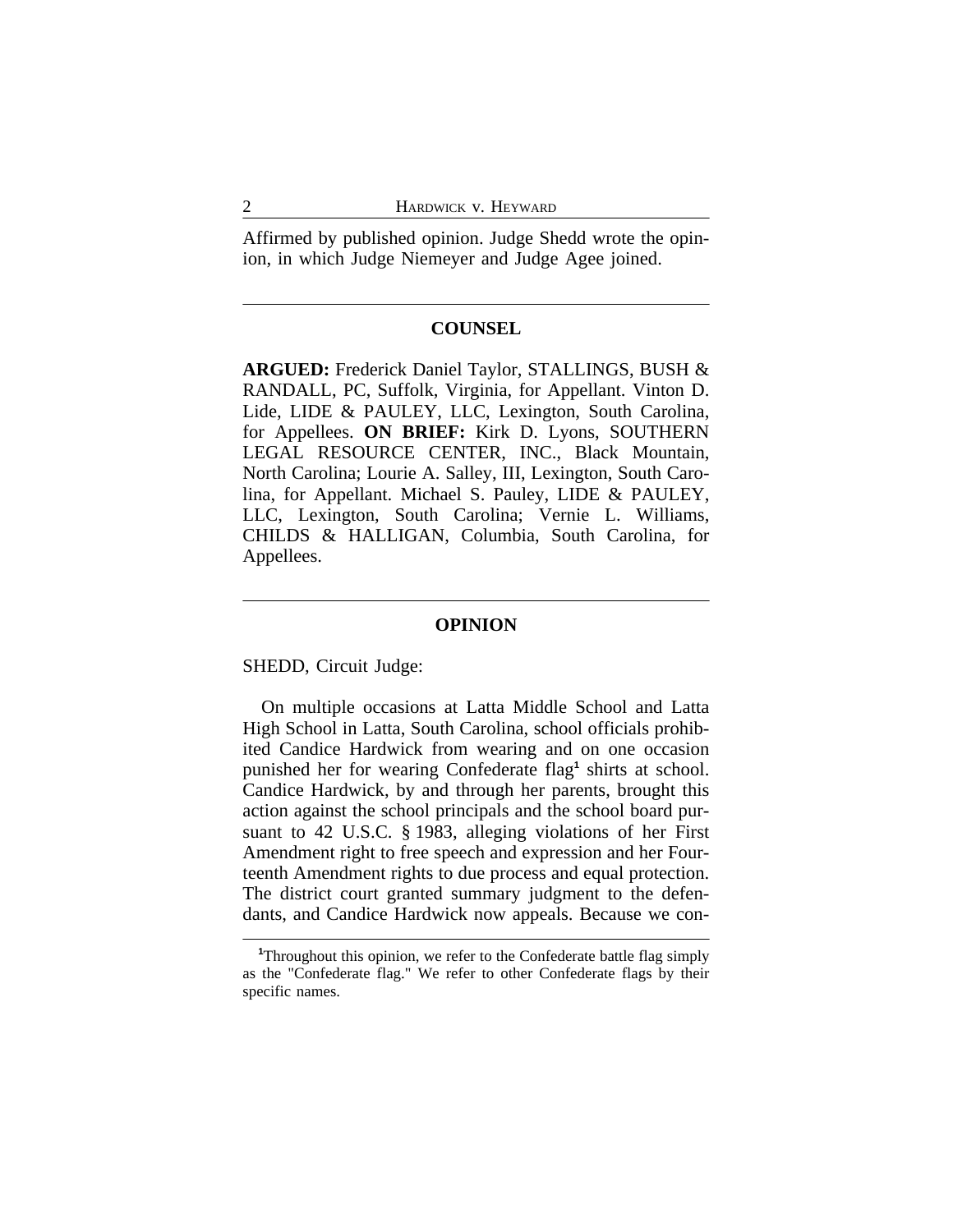clude that the school officials complied with the requirements for regulating student speech as established in *Tinker v. Des Moines Independent Community School District*, 393 U.S. 503 (1969), and that the school dress codes and their enforcement did not violate the Fourteenth Amendment, we affirm.

#### I.

We review the facts in the light most favorable to Candice Hardwick, the nonmoving party. *See Laing v. Fed. Express Corp.*, 703 F.3d 713, 714 (4th Cir. 2013).

#### A.

Candice Hardwick grew up in Dillon County, South Carolina. She attended Latta Middle School during the 2002-03 and 2003-04 school years before attending Latta High School during the 2004-05 and 2005-06 school years. Both schools are located in Latta, a town of about 1,400 people. These schools are part of the Latta School District,<sup>2</sup> which had a student population of approximately 1,600 students, almost equally divided between whites and African-Americans, during the time Candice attended Latta schools.

Latta Middle School and Latta High School have dress codes that regulate what clothing students may wear at school. The relevant portion of the middle school policy states, "Generally, student dress is considered appropriate as long as it does not distract others, interfere with the instructional programs, or otherwise cause disruption." J.A. 38. The policy then provides "some examples that are judged to be inappropriate or distracting in the educational setting," which includes "clothing that displays profane language, drugs, tobacco, or alcohol advertisements, sexual innuendoes or anything else deemed to be offensive." J.A. 39. Similarly, the relevant part of the high school policy provides that "students

**<sup>2</sup>**The district is also known as Dillon County School District 3.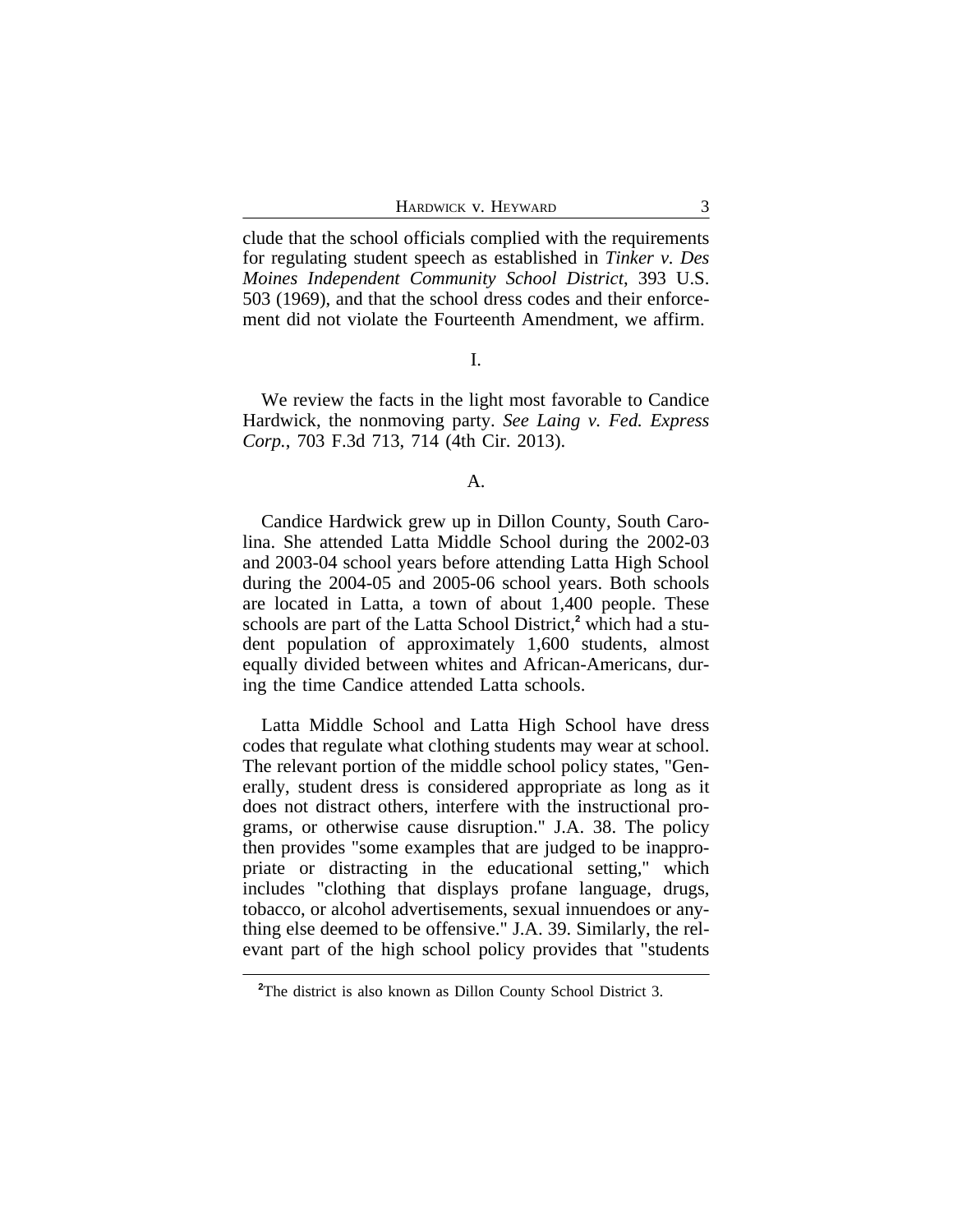are to come to school in a neat and clean manner each day. Dress is casual, but some styles, which may be appropriate outside of school, are clearly inappropriate for school. Students may not wear the following: . . . Shirts with obscene/derogatory sayings." J.A. 45.

Starting during the 2002-03 school year at the middle school, school officials on multiple occasions forced Candice to remove Confederate flag shirts and on one occasion punished her for wearing those shirts. The first incident came in early 2003, when Martha Heyward, principal of the middle school, required Candice to remove her "Southern Chicks" shirt, which displayed the Confederate flag. *See* J.A. 46.

More incidents occurred during the 2003-04 school year. On one occasion in January 2004, a teacher required Candice to cover up a "Dixie Angels" shirt, which displayed the Confederate flag. *See* J.A. 47. In early February, Heyward removed Candice from class for wearing a "Southern Girls" shirt, which, like the previous two shirts, displayed the Confederate flag. *See* J.A. 48. Then in mid-February, Candice was sent to the school office and forced to change shirts when she wore a shirt honoring "Black Confederates" that displayed a Confederate flag and a picture of the 1st Louisiana Native Guards, a Confederate regiment consisting mostly of free African-Americans. *See* J.A. 49. Shortly after this incident, Heyward refused to let Candice wear what Candice labeled a "protest shirt," which displayed the American flag with the words "Old Glory" above the flag and "Flew over legalized slavery for 90 years!" underneath it. *See* J.A. 50. In late February, when Candice wore a shirt with a picture of Robert E. Lee and the Confederate flag, Candice refused to change shirts and was given in-school suspension. *See* J.A. 51. Finally, in March, Candice was forced to change a "Girls Rule" shirt that, like her other shirts, displayed the Confederate flag. *See* J.A. 52.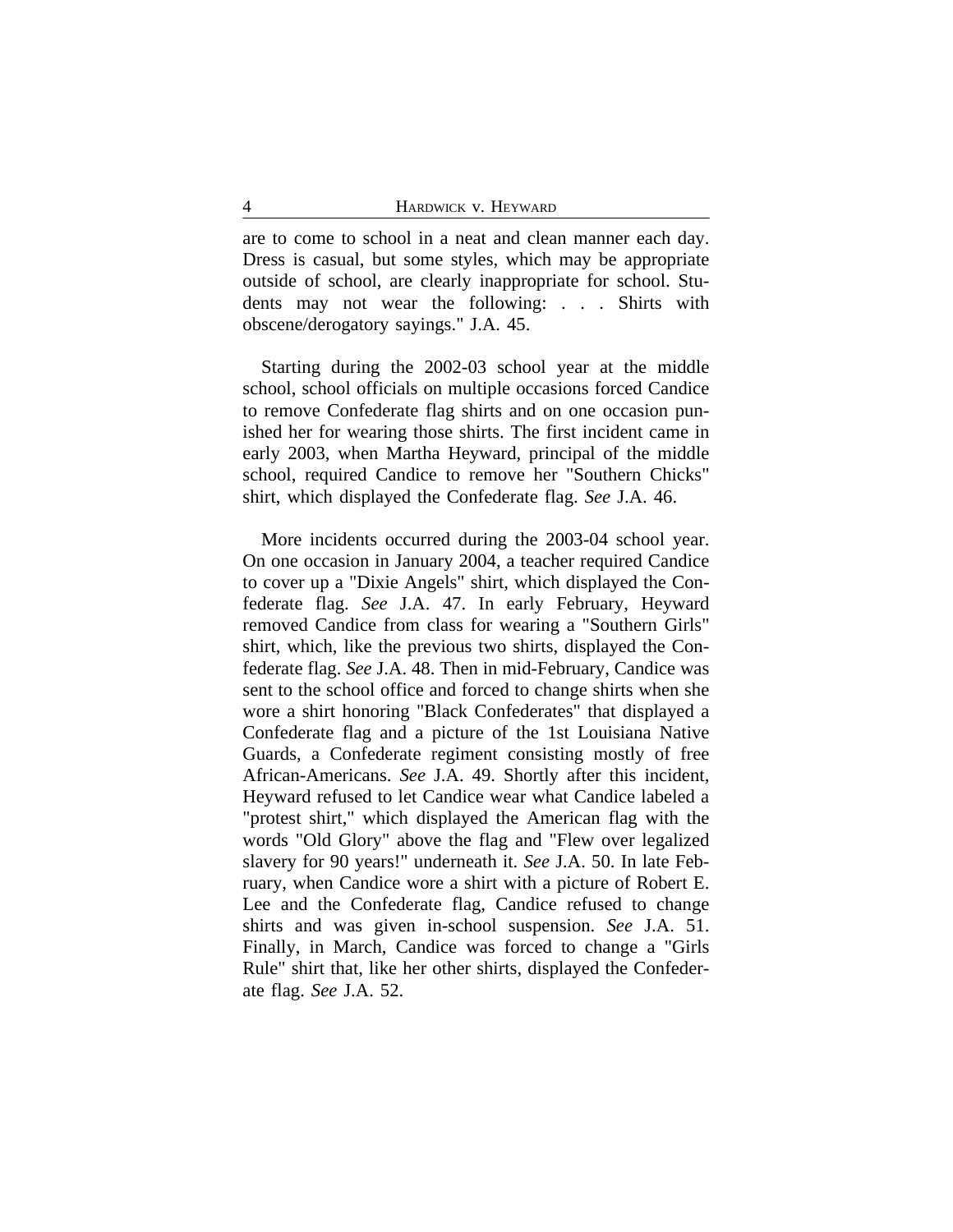| HARDWICK V. HEYWARD |  |
|---------------------|--|
|---------------------|--|

After this series of incidents, Candice's parents sent John Kirby, the superintendent of the school district, a letter stating that Candice's clothing was approved by them and reflected Candice's family heritage and religious beliefs. Harold Kornblut, the chairman of the school board, responded to this letter, explaining that based on a long history of racial tension and the potential for different interpretations of the meaning of the Confederate flag, school officials could prohibit clothing that contained images of that flag. At some time during this exchange of letters, Candice wore a shirt at school after school hours that said "Offended by School Censorship of Southern Heritage," resulting in a school official yelling at her. *See* J.A. 89.**<sup>3</sup>**

When Candice began high school in the 2004-05 school year, the controversy over her Confederate flag shirts continued. Candice's parents and Kornblut again exchanged letters in the fall of 2004. Candice's parents asked Kornblut to reconsider the school board's position that Candice could not wear Confederate flag shirts at school. Kornblut's response reaffirmed the school board's position that such clothing was likely to cause a disruption at school and was thus prohibited.

In May of that school year, George Liebenrood, principal of the high school, removed Candice from class for wearing a shirt that read "Daddy's Little Redneck" and displayed the Confederate flag. *See* J.A. 99. In Liebenrood's presence, Candice then produced four more "protest shirts," each of which Liebenrood prohibited Candice from wearing: (1) a shirt saying "Jesus and the Confederate Battle Flag: Banned from Our Schools but Forever in Our Hearts" that displayed the first Confederate national flag, commonly known as the "Stars and Bars," the Bonnie Blue flag, the third Confederate national flag,**<sup>4</sup>**

**<sup>3</sup>**Although this shirt does not display a Confederate flag as clearly as some of the other shirts that Candice wore, the lettering has the red, white, and blue coloring of the Confederate flag and resembles the familiar diagonal cross of the flag.

**<sup>4</sup>**This flag is a white banner with the Confederate battle flag in the upper-left-hand corner, which has the censor symbol over it as depicted on this shirt, and a vertical red stripe on the far right side of the flag.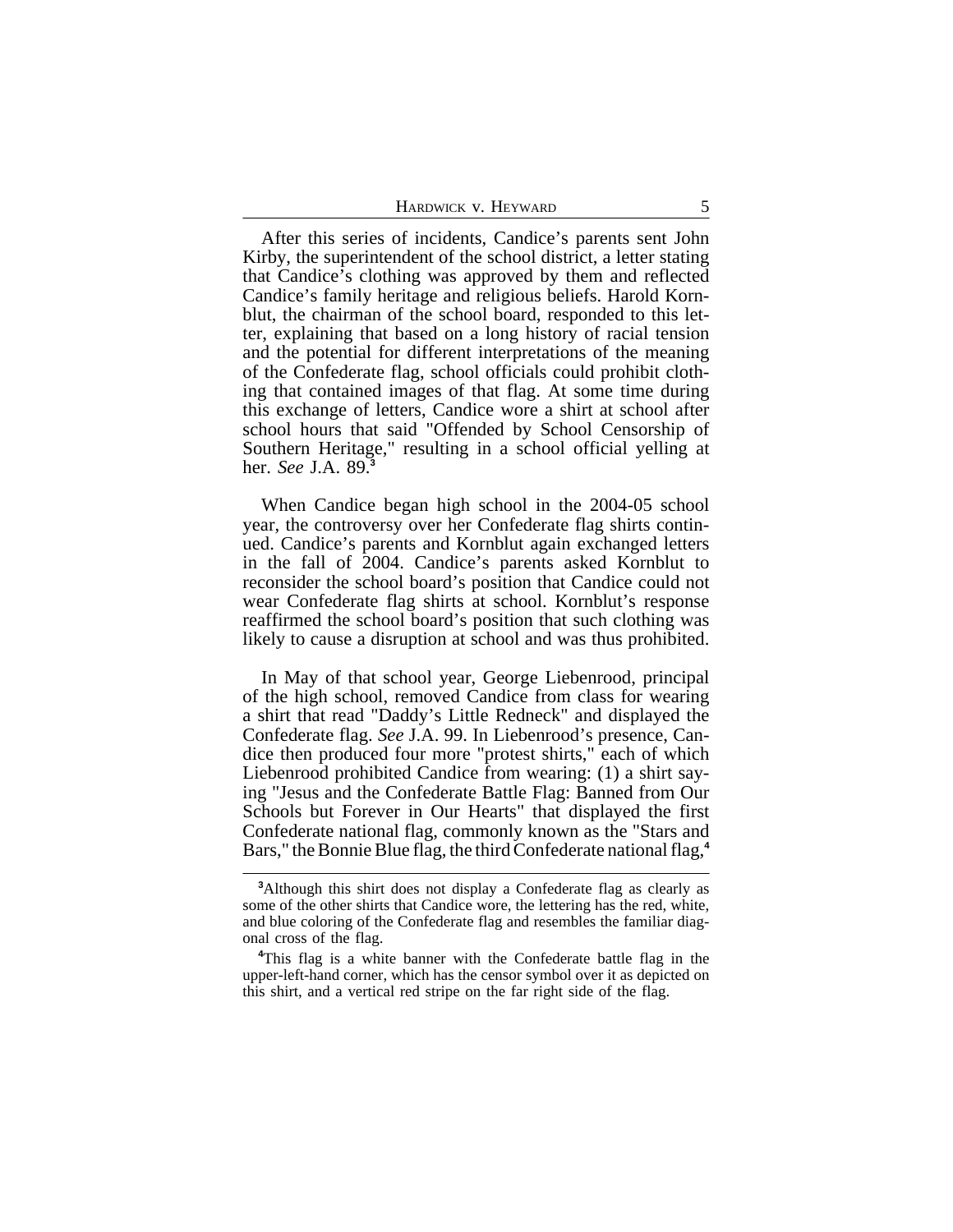and a Confederate battle flag with the censor symbol over it, *see* J.A. 100; (2) a shirt saying "Honorary Member of the FBI: Federal Bigot Institutions," *see* J.A. 101; (3) a shirt saying "Our School Supports Freedom of Speech for All (Except Southerners)," *see* J.A. 102; and (4) a shirt saying "Public Schools Should Educate Not Discriminate Against Southern Heritage," *see* J.A. 103.**<sup>5</sup>**

Candice's conflict with school officials continued in the 2005-06 school year. At the beginning of that school year, Candice wore a shirt with a picture of the South Carolina State House grounds that included the Confederate flag, which flies on the State House grounds. *See* J.A. 104. Candice wore this shirt "for several days" before Liebenrood learned of it, at which time he made her change shirts. J.A. 24. This was the last time Candice wore a Confederate flag shirt at school.

After a final attempt in the spring of 2006 to have the school board change its position on the acceptability of Confederate flag shirts at school, Candice, by and through her parents, filed this action pursuant to 42 U.S.C. § 1983 against Heyward, Liebenrood, and the Board of Trustees of the Latta School District. Candice claimed that her First Amendment right to free speech and expression was violated because she was not allowed to wear the Confederate flag shirts or protest shirts; that her Fourteenth Amendment right to due process was violated because the schools' dress codes are overbroad and vague; and that her Fourteenth Amendment right to equal protection was violated because the school officials specifically targeted her Confederate flag shirts while not punishing other racially themed shirts.

The defendants filed a motion for summary judgment, and

**<sup>5</sup>**The lettering on these last three so-called protest shirts is the same style as the lettering on the "Offended by School Censorship of Southern Heritage" shirt. *See supra* note 3.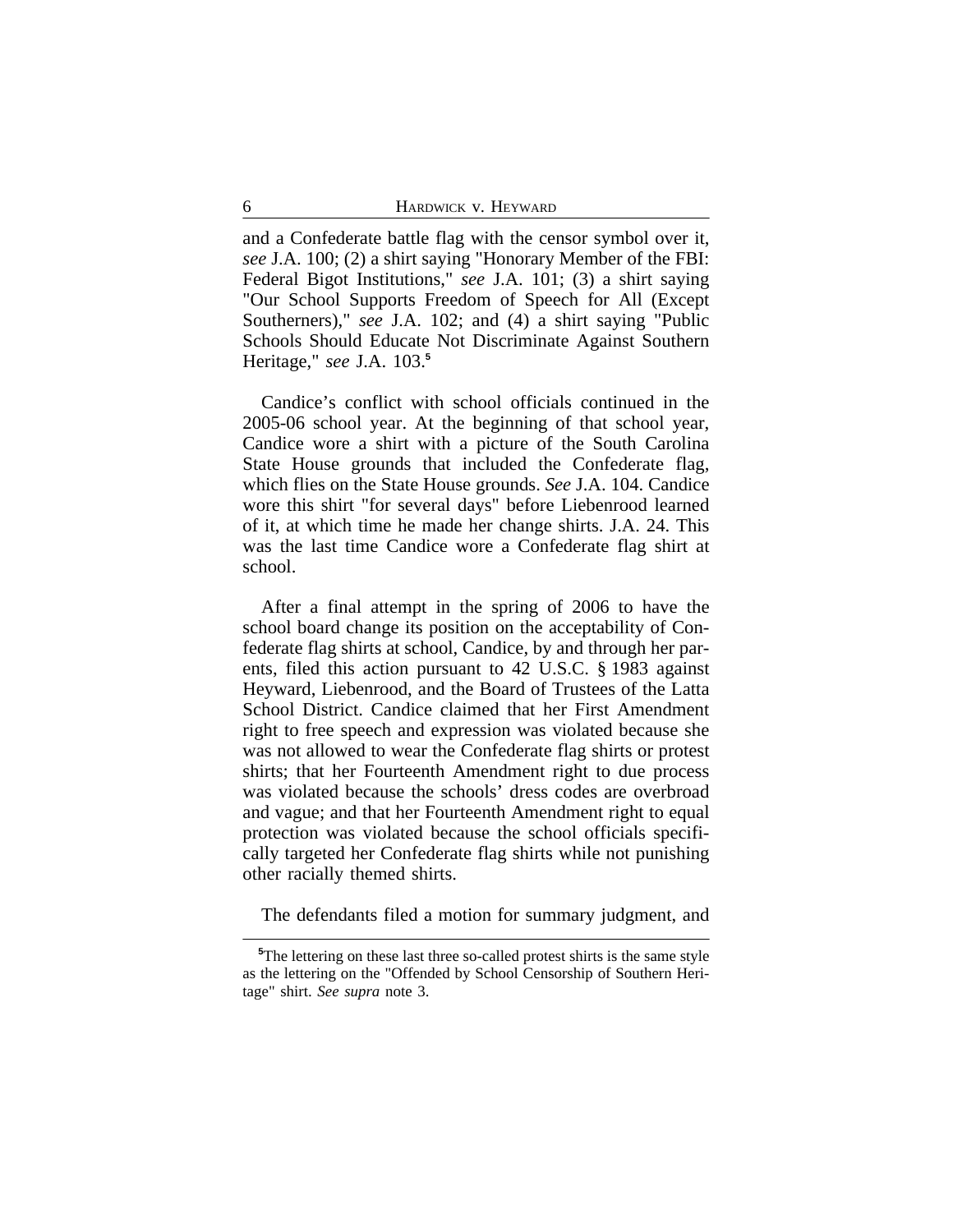HARDWICK V. HEYWARD 7

the affidavits and depositions of the school officials filed with this motion reveal the basis on which the school officials prohibited Candice from wearing her Confederate flag shirts and protest shirts. For generations before integration in the 1970- 71 school year, whites and African-Americans in Latta had "lived culturally and financially separate [lives]," and integration "made life in [Latta] drastically different." J.A. 124. Although school officials have recognized an improvement in race relations since integration,<sup>6</sup> they also stated that "there has always been, and continues to be, an underlying, mostly unspoken, prejudice between [Latta's] white and black students." J.A. 132–33.

Various racial incidents in Latta schools illustrate this racial tension. For instance, in the mid-1980s, a white student and an African-American student attended the prom together, causing "small groups of whites and blacks . . . to stir up trouble," which included white students wearing Confederate flag apparel and African-American students wearing Malcolm X apparel. J.A. 128. Less than a decade later in the early 1990s, the Confederate flag again caused commotion when a student drove through the school parking lot with a Confederate flag on his truck. Then, in the mid-1990s, two high school students burned one of the historic African-American churches in the area. The Confederate flag caused more "issues" and created a "very tense" situation between white and African-American students during the debate in 2000 over whether the flag should continue flying on the State House dome.**<sup>7</sup>** J.A. 502.

More recent examples that occurred during or after Candice's time at the middle school and high school demonstrate

**<sup>6</sup>**For example, Latta High School no longer has separate proms and homecoming queens for whites and African-Americans, both of which existed until the 1980s.

<sup>&</sup>lt;sup>7</sup>The Confederate flag flew atop the State House dome from the early 1960s until 2000, when it was moved to its current location on a thirtyfoot flagpole near the Confederate monument on the State House grounds.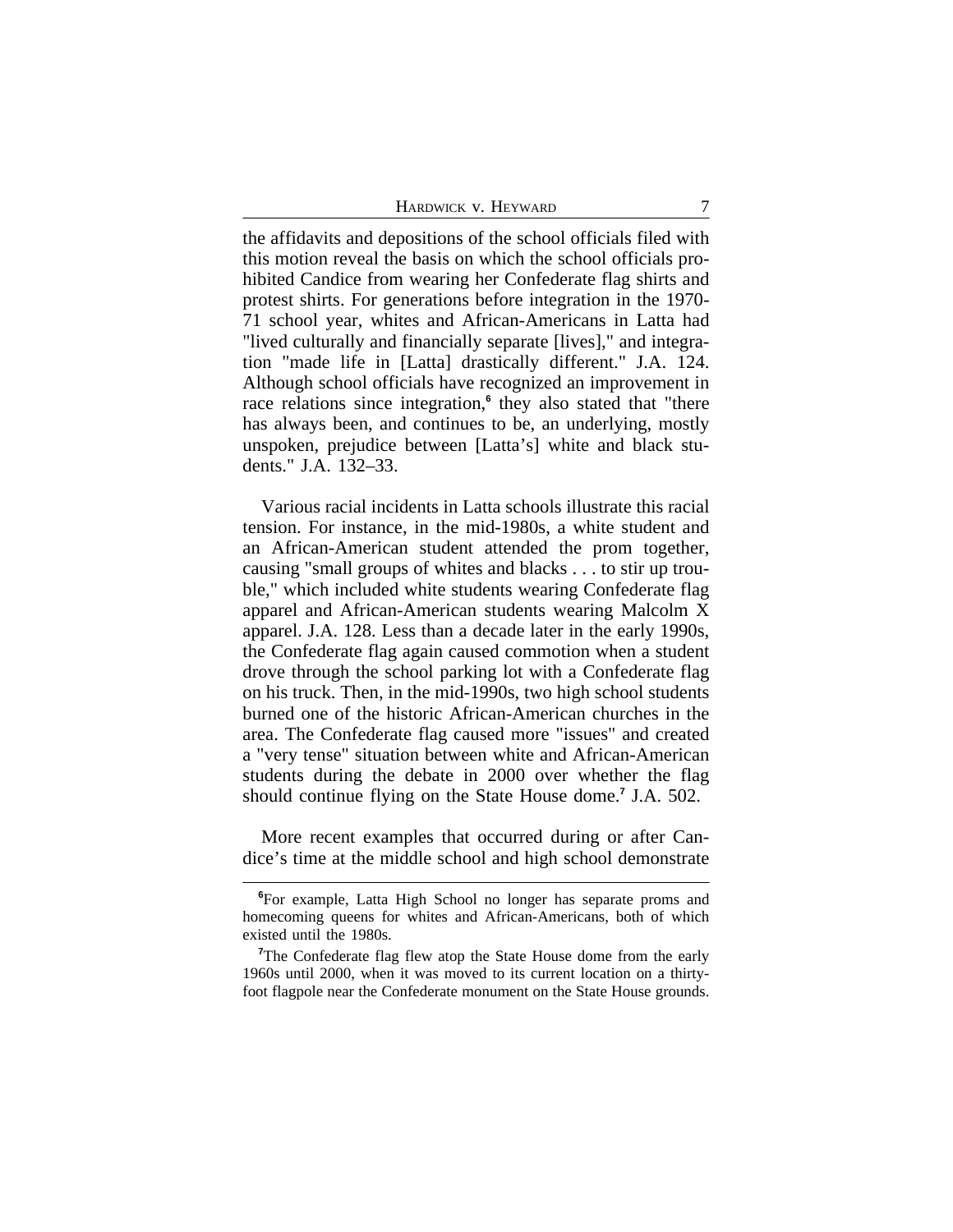continued racial tension in Latta schools. Heyward described an incident involving a Confederate flag that led to a disruption of a classroom in which the teacher had to calm the class down in response to the flag. Another incident involving the Confederate flag took place in 2009, when a student wore a Confederate flag belt buckle, prompting another student who saw the belt buckle to say, "If you don't take that belt off, we're going to take it off of you." J.A. 503.

In 2009, the district court granted summary judgment to the defendants on Candice's First Amendment claim based on the Confederate flag shirts and on her Fourteenth Amendment equal protection and due process claims. *Hardwick ex rel. Hardwick v. Heyward*, 674 F. Supp. 2d 725 (D.S.C. 2009). Candice appealed, but we concluded that we lacked jurisdiction because the district court's opinion did not address all of Candice's claims—specifically, her claims related to the protest shirts—making the appeal "interlocutory in nature." *C.H. ex rel. Hardwick v. Heyward*, 404 F. App'x 765, 768 (4th Cir. 2010) (per curiam) (quoting *Am. Canoe Ass'n v. Murphy Farms, Inc.*, 326 F.3d 505, 514 (4th Cir. 2003)). We therefore dismissed the appeal and remanded the case for further proceedings. *Id.*

On remand, the district court granted summary judgment to the defendants on Candice's First Amendment claim based on the protest shirts and reaffirmed its previous grant of summary judgment to the defendants on Candice's Fourteenth Amendment claims, thereby disposing of all claims in this case.**<sup>8</sup>** *Hardwick ex rel. Hardwick v. Heyward*, 2012 WL 761249 (D.S.C. Mar. 8, 2012). Candice timely appealed, and we have jurisdiction pursuant to 28 U.S.C. § 1291.

**<sup>8</sup>**Additionally, the district court concluded that the individual defendants, Heyward and Liebenrood, were entitled to qualified immunity. Because we conclude that Candice's constitutional rights were not violated, we do not address the qualified immunity issue.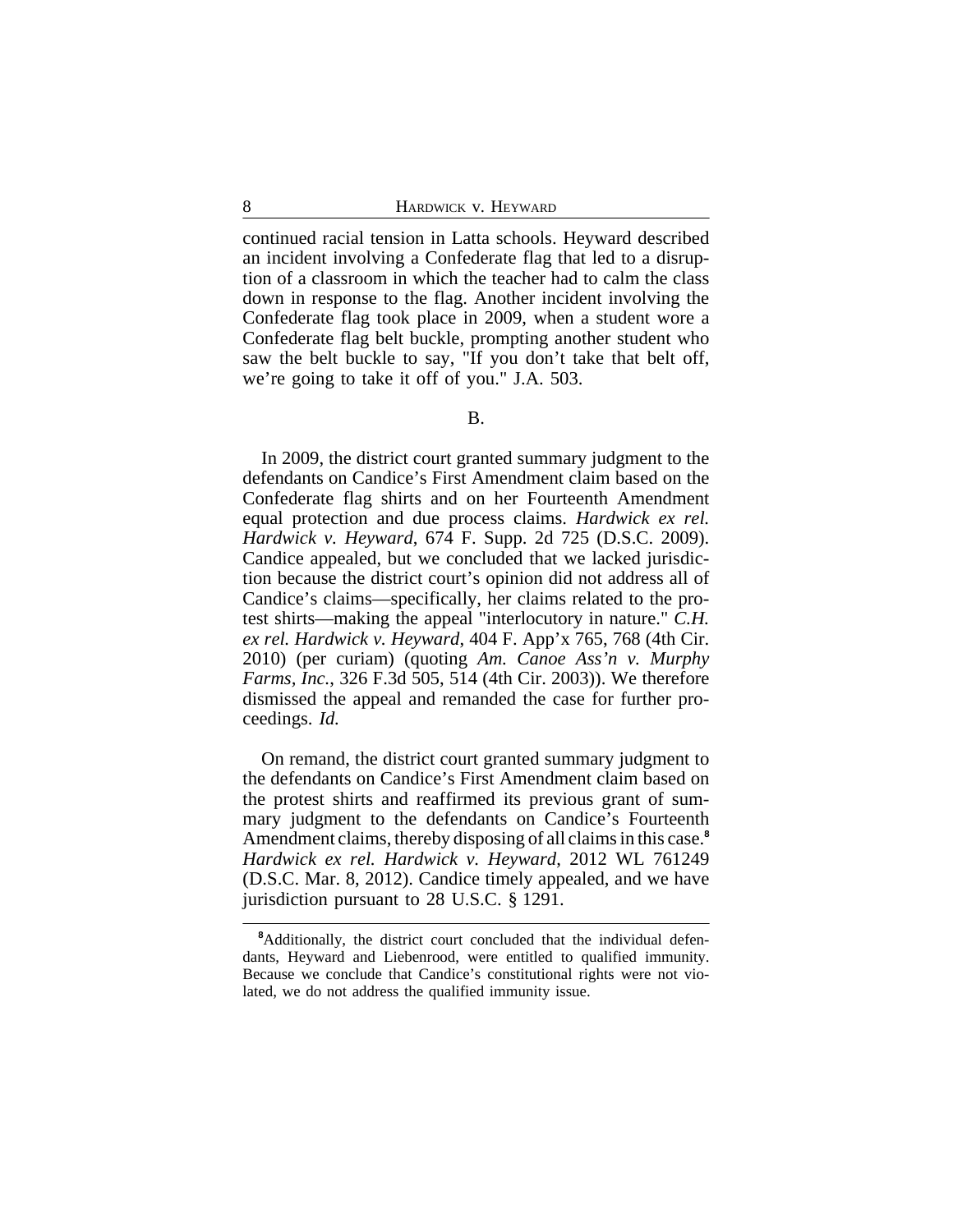## We review a grant of summary judgment *de novo*, "applying the same legal standards as the district court." *Pueschel v. Peters*, 577 F.3d 558, 563 (4th Cir. 2009). Summary judgment should be granted if "there is no genuine dispute as to any material fact and the movant is entitled to judgment as a matter of law," based on the "materials in the record, including depositions, documents, electronically stored information, affidavits or declarations, stipulations (including those made for purposes of the motion only), admissions, interrogatory answers, or other materials." Fed. R. Civ. P. 56. At this stage, we must view all evidence in the light most favorable to the nonmoving party. *Rowzie v. Allstate Ins. Co.*, 556 F.3d 165, 167 (4th Cir. 2009). In conducting our review, we do not "weigh the evidence," but rather we only determine "whether there is a genuine issue for trial." *Gray v. Spillman*, 925 F.2d 90, 95 (4th Cir. 1991); *see also Anderson v. Liberty Lobby, Inc.*, 477 U.S. 242, 255 (1986) ("Credibility determinations, the weighing of the evidence, and the drawing of legitimate inferences from the facts are jury functions, not those of a judge, whether he is ruling on a motion for summary judgment or for a directed verdict.").

On appeal, Candice challenges the district court's decision to grant summary judgment to the defendants on both her First and Fourteenth Amendment claims. We address each in turn.

### III.

We turn first to Candice's claim that the defendants violated her First Amendment right to free speech and expression by refusing to let her wear Confederate flag shirts and protest shirts.

#### A.

We start with the fundamental principle that the First Amendment prohibits Congress and, through the Fourteenth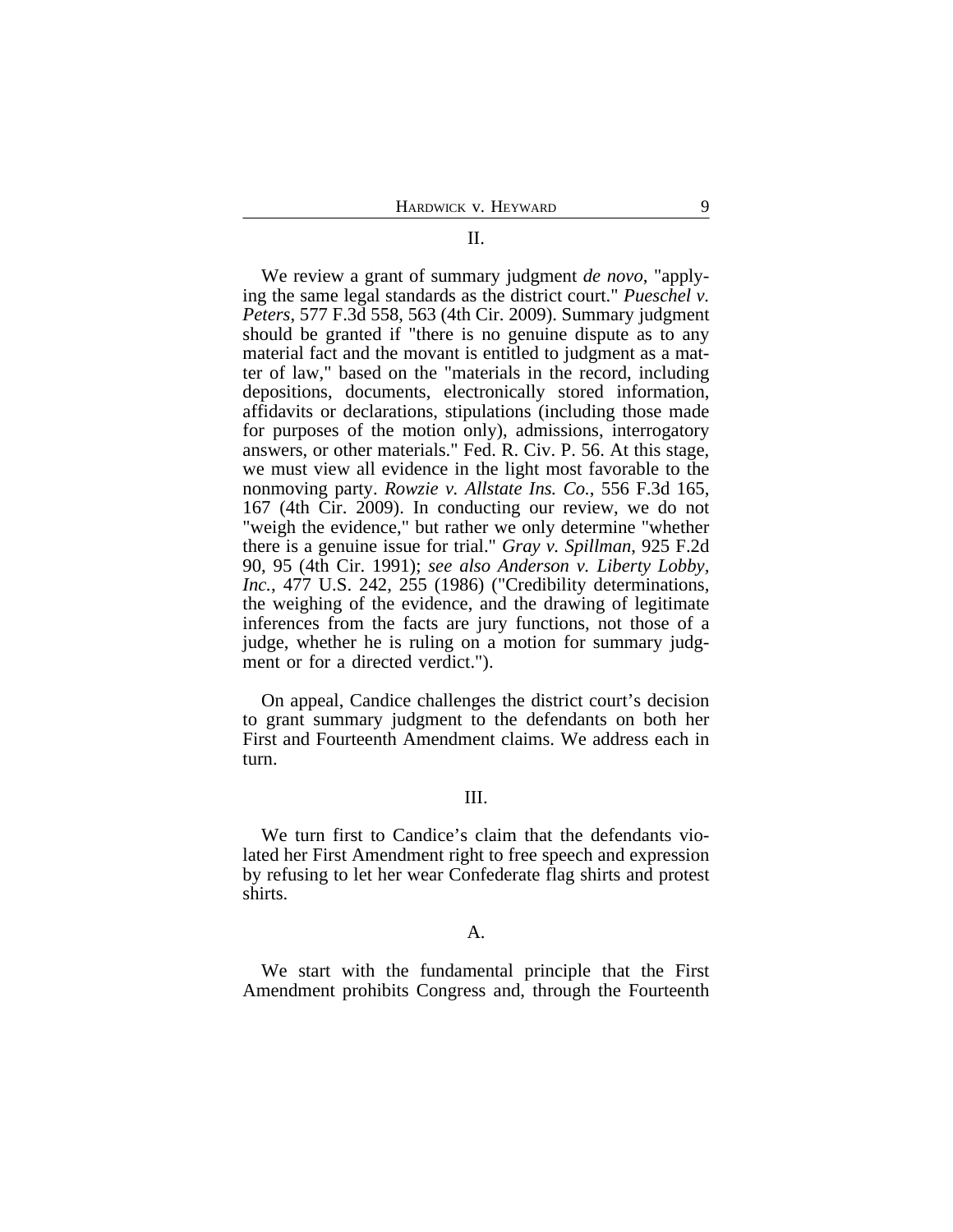Amendment, the states from "abridging the freedom of speech." U.S. Const. amend. I; *Gitlow v. New York*, 268 U.S. 652, 666 (1925). Although students do not "shed their constitutional rights to freedom of speech or expression at the schoolhouse gate," *Tinker*, 393 U.S. at 506, "the constitutional rights of students in public school are not automatically coextensive with the rights of adults in other settings," *Bethel Sch. Dist. No. 403 v. Fraser*, 478 U.S. 675, 682 (1986); *see also Hazelwood Sch. Dist. v. Kuhlmeier*, 484 U.S. 260, 266 (1988).

The Supreme Court's landmark decision in *Tinker v. Des Moines Independent Community School District* established the basic framework governing student speech.**<sup>9</sup>** In that case, a group of students wore black armbands to school to protest the Vietnam War, and school officials, pursuant to the policy they adopted once they learned of the plan to wear armbands, suspended the students. *Tinker*, 393 U.S. at 504. Interpreting the First Amendment "in light of the special characteristics of the school environment," *id.* at 506, the Court held that school officials may prohibit or punish student speech that would "'materially and substantially interfer[e] with the requirements of appropriate discipline in the operation of the school' [or] collid<sup>[e]</sup> with the rights of others." *Id.* at 513 (quoting *Burnside v. Byars*, 363 F.2d 744, 749 (5th Cir. 1966)). School officials may regulate such speech even before it occurs, as long as they can point to "facts which might reasonably have led [them] to forecast" such a disruption. *Tinker*, 393 U.S. at 514. School officials may not, however, punish speech based on only an "undifferentiated fear or apprehension of disturbance" or "a mere desire to avoid the discomfort and unpleas-

**<sup>9</sup>**We have indicated that *Tinker* does not apply to "a neutral time, place, and manner restriction" that a school imposes. *See Glover v. Cole*, 762 F.2d 1197, 1203 (4th Cir. 1985); *see also Canady v. Bossier Parish Sch. Bd.*, 240 F.3d 437, 443 (5th Cir. 2001) (applying the framework of *United States v. O'Brien*, 391 U.S. 367 (1968), to a content-neutral regulation of speech). The dress codes in the Latta schools are not content neutral, so in our review of the framework of student-speech law, we do not consider this issue.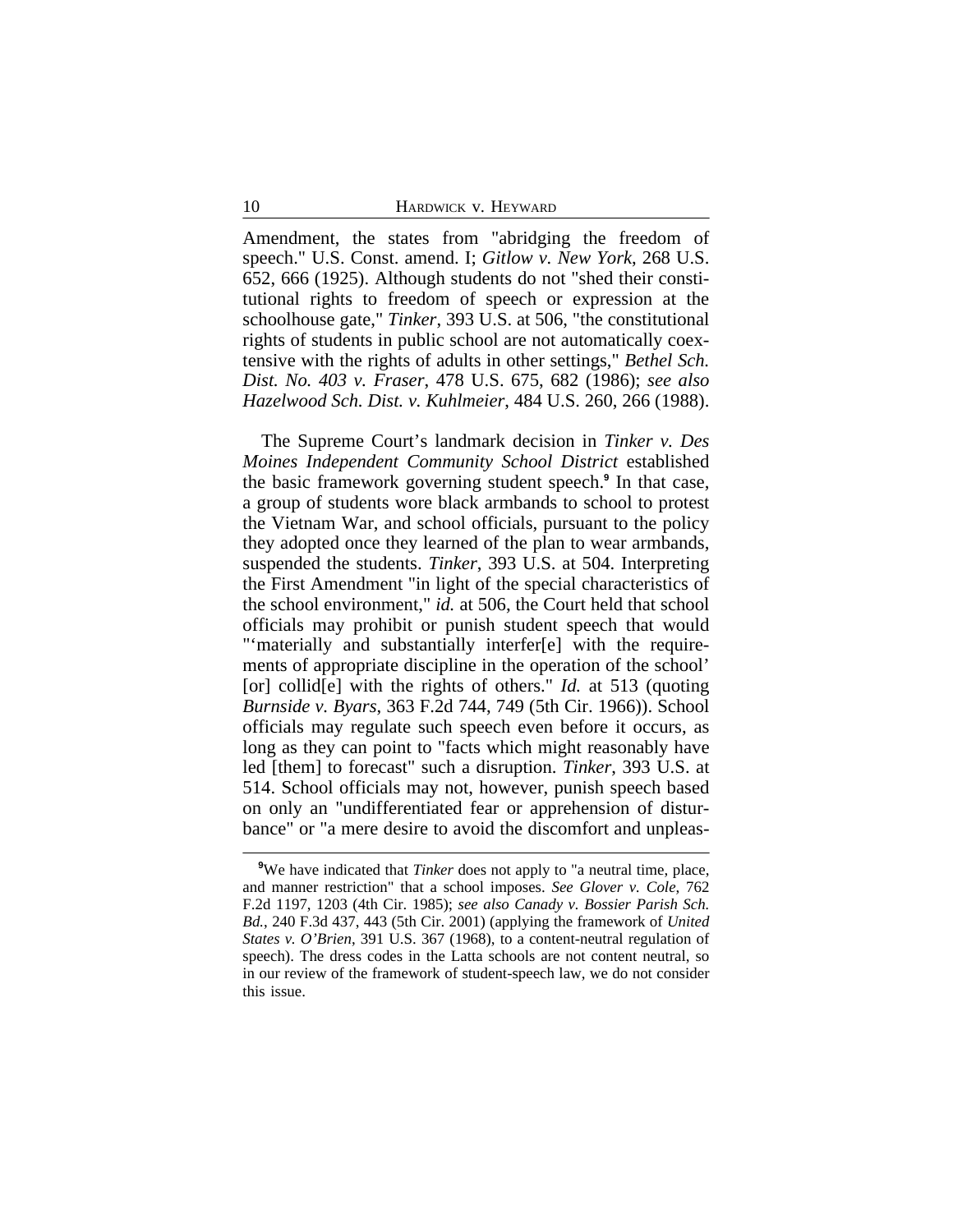antness that always accompany an unpopular viewpoint." *Id.* at 508, 509.

Applying these principles to the facts of *Tinker*, the Court held that suspending the students violated their First Amendment rights. The school officials had no "reason to anticipate that the wearing of the armbands would substantially interfere with the work of the school or impinge upon the rights of other students." *Id.* at 509. Instead, their decision appeared "based upon an urgent wish to avoid the controversy which might result from the [students'] expression." *Id.* at 510. Thus, the suspensions could not pass constitutional muster. *Id.* at 514.

Although *Tinker* provides the basic constitutional framework for reviewing student speech, the Supreme Court has created three exceptions to *Tinker* in which school officials may regulate student speech without undertaking *Tinker*'s substantial-disruption analysis. First, school officials can "prohibit the use of vulgar and offensive terms" as part of their role in teaching students the "fundamental values of 'habits and manners of civility' essential to a democratic society." *Fraser*, 478 U.S. at 683, 681.**<sup>10</sup>** Second, school officials have greater latitude to regulate student speech when the school "lend[s] its name and resources to the dissemination of student expression" such that "students, parents, and members of the public might reasonably perceive [that student expression] to bear the imprimatur of the school." *Kuhlmeier*, 484 U.S. at 272–73, 271. Third, school officials can regulate student speech that can plausibly be interpreted as promoting

**<sup>10</sup>**In interpreting *Fraser*, we have stated, "When speech in school falls within the lewd, vulgar, and plainly offensive rubric, it can be said that *Fraser* limits the form and manner of speech, but does not address the content of the message." *Newsom ex rel. Newsom v. Albemarle Cnty. Sch. Bd.*, 354 F.3d 249, 256 (4th Cir. 2003). Because we do not rely on *Fraser*, the line between the manner of speech and the content of speech is of no import here.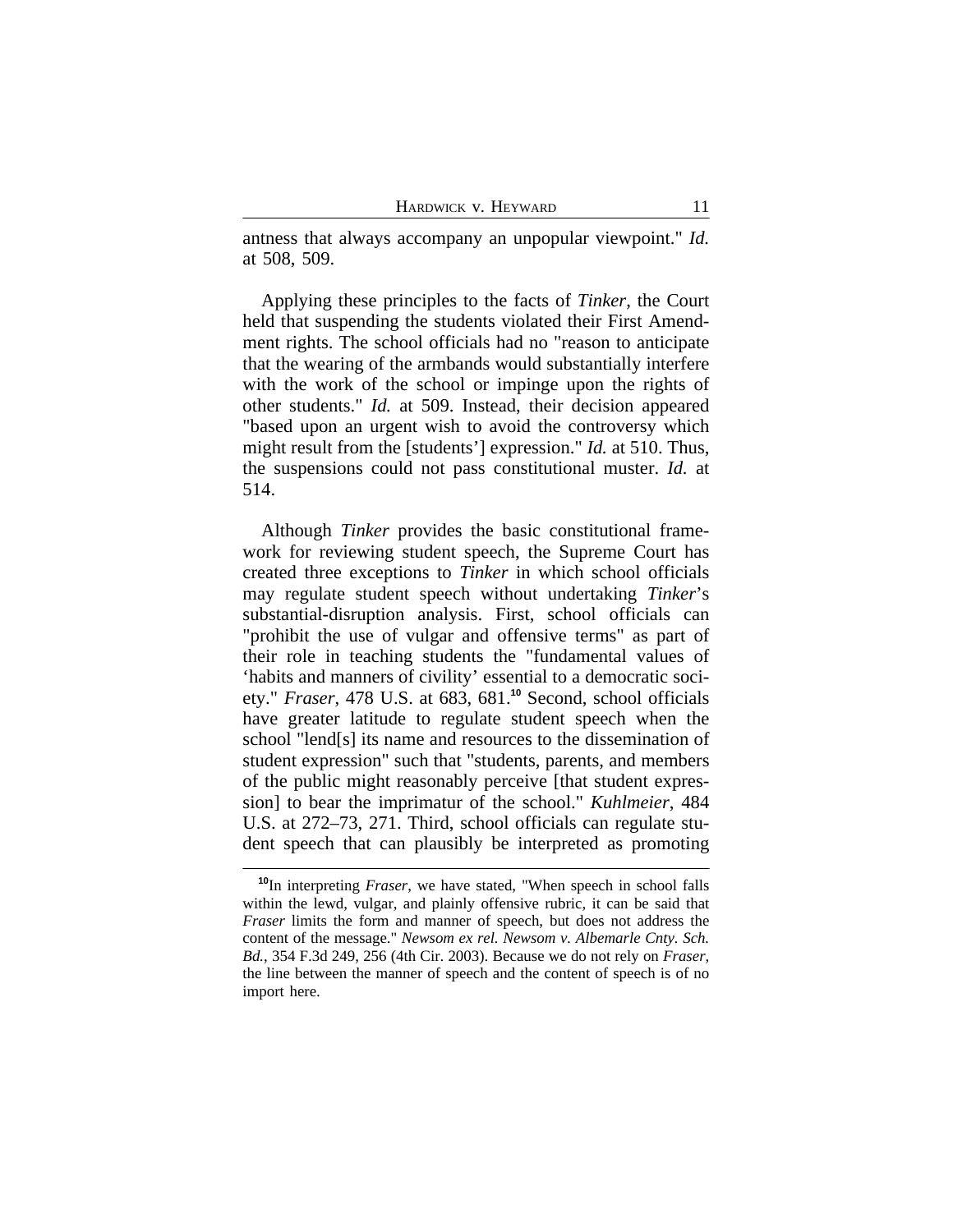illegal drugs because of "the dangers of illegal drug use." *Morse v. Frederick*, 551 U.S. 393, 410 (2007).**<sup>11</sup>**

#### B.

Like other student-speech cases, we have recognized that the legal question raised by students' desire to have potentially controversial items, such as Confederate flag apparel, in schools is "not frivolous." *Crosby by Crosby v. Holsinger*,

**<sup>11</sup>**Although we briefly mentioned *Morse* in *Kowalski v. Berkeley County Schools*, 652 F.3d 565, 571 (4th Cir. 2011), we have not expressly discussed how *Morse* fits into the student-speech framework. Other circuits, however, have addressed this issue.

The Sixth Circuit has interpreted *Morse* as creating a new, additional framework for analyzing student speech. In *Defoe ex rel. Defoe v. Spiva*, 625 F.3d 324, 338–41 (6th Cir. 2010) (Rogers, J., concurring), a majority of the panel interpreted *Morse* as allowing courts not to apply *Tinker's* substantial-disruption test but instead to follow another "mode of analysis." The court in *Defoe ex rel. Defoe* treated schools' interest in "reducing racial tension" as comparable to the interest in *Morse* of preventing illegaldrug use. *Id.* at 340. Based on this conclusion, the court held that the school officials' decision to ban the Confederate flag, a "racially hostile" symbol, did not violate the First Amendment. *Id.* at 340–41.

We disagree with the Sixth Circuit's interpretation of *Morse* and believe that, based on the Court's clear emphasis in *Morse* on the danger of illegal-drug use, the better interpretation of that case is that it is simply another exception to *Tinker*, just as *Fraser* and *Kuhlmeier* are. *See, e.g., K.A. ex rel. Ayers v. Pocono Mountain Sch. Dist.*, \_\_\_ F.3d \_\_\_, 2013 WL 915059, at \*5 (3d Cir. 2013) (including *Morse* as one of "several narrow categories of speech that a school may restrict even without the threat of substantial disruption" (internal quotation mark omitted)); *Morgan v. Swanson*, 659 F.3d 359, 387 (5th Cir. 2011) (en banc) (characterizing *Fraser*, *Kuhlmeier*, and *Morse* as "the exceptions to Tinker's general rule"); *Doninger v. Niehoff*, 642 F.3d 334, 344–45 (2d Cir. 2011) (including *Morse* with *Fraser* and *Kuhlmeier* in listing caveats to *Tinker*); *B.W.A. v. Farmington R-7 Sch. Dist.*, 554 F.3d 734, 741 (8th Cir. 2009) (calling *Morse* a "narrow holding" and applying *Tinker*). While the Supreme Court is free to create exceptions to or even abandon *Tinker's* substantialdisruption test, we must continue to adhere to the *Tinker* test in cases that do not fall within any exceptions that the Supreme Court has created until the Court directs otherwise.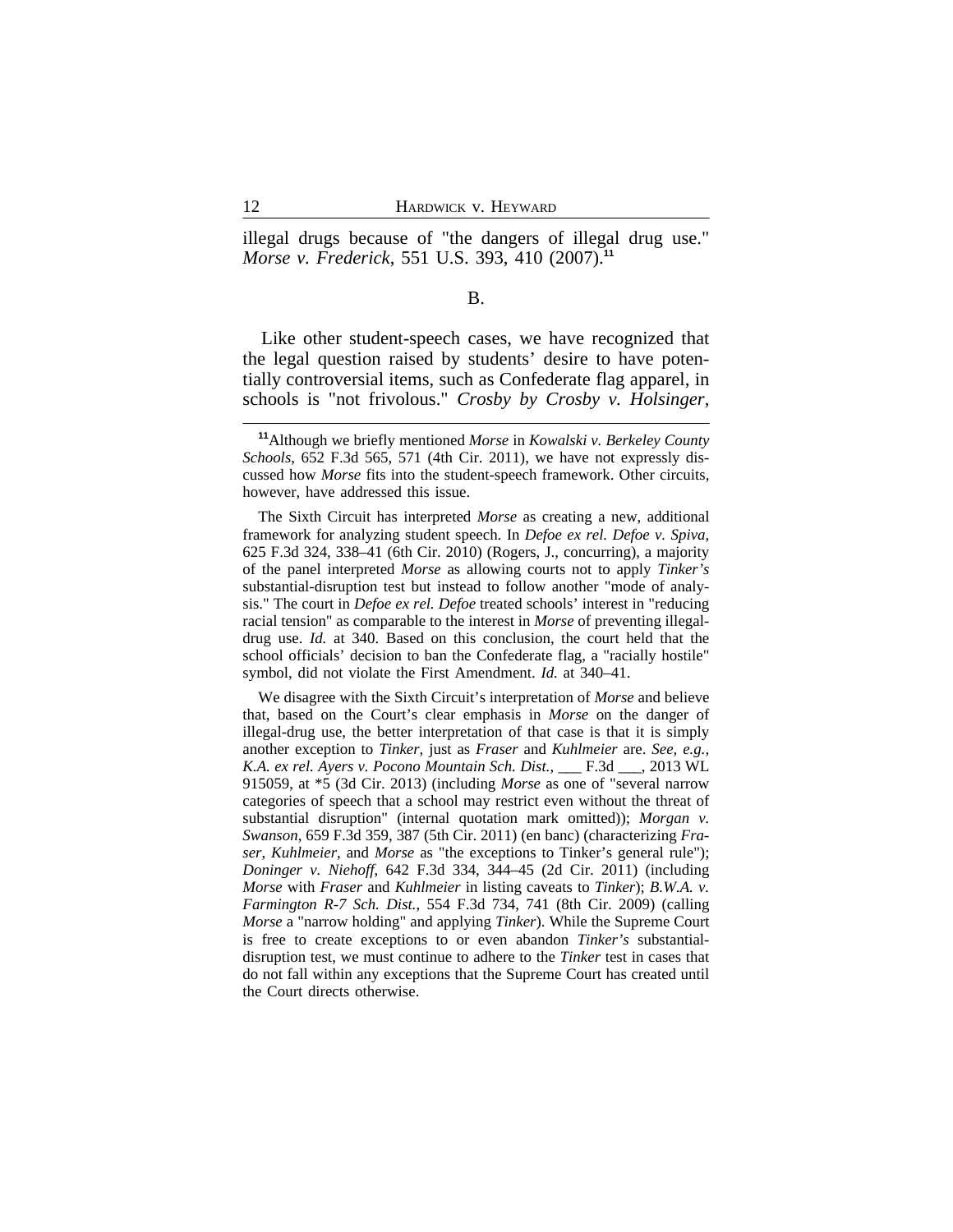816 F.2d 162, 164 (4th Cir. 1987). The seriousness of this issue rises from the tension between students' right to free speech and school officials' need to control the educational environment. As the Sixth Circuit has aptly stated:

[O]n the one hand we are faced with the exercise of the fundamental constitutional right to freedom of speech, and on the other with the oft conflicting, but equally important, need to maintain decorum in our public schools so that the learning process may be carried out in an orderly manner.

*Melton v. Young*, 465 F.2d 1332, 1334 (6th Cir. 1972); *see also Barr v. Lafon*, 538 F.3d 554, 562 (6th Cir. 2008) (observing that a student-speech case raised "a most difficult question").

Despite having addressed student speech in other contexts, we have not yet addressed the wearing of Confederate flag apparel in schools under the Supreme Court's student-speech framework.**<sup>12</sup>** We have, however, had occasion to consider various interpretations of the Confederate flag, albeit in other contexts. Although we have recognized that for some people, the Confederate flag is "a symbolic acknowledgment of pride in Southern heritage and ideals of independence," *Sons of Confederate Veterans, Inc. ex rel. Griffin v. Comm'r of Va. Dep't of Motor Vehicles*, 288 F.3d 610, 624 (4th Cir. 2002), we have also acknowledged that for other people, it "is a symbol of racial separation and oppression." *United States v. Blanding*, 250 F.3d 858, 861 (4th Cir. 2001); *see also Dixon v. Coburg Dairy, Inc.*, 369 F.3d 811, 814 n.2 (4th Cir. 2004)

**<sup>12</sup>**District courts in this circuit have addressed this issue, including a case brought by another South Carolina student. *See Phillips v. Anderson Cnty. Sch. Dist. Five*, 987 F. Supp. 488 (D.S.C. 1997) (granting summary judgment to the school officials because they had a reasonable basis for determining that a Confederate flag jacket would cause a substantial disruption at school).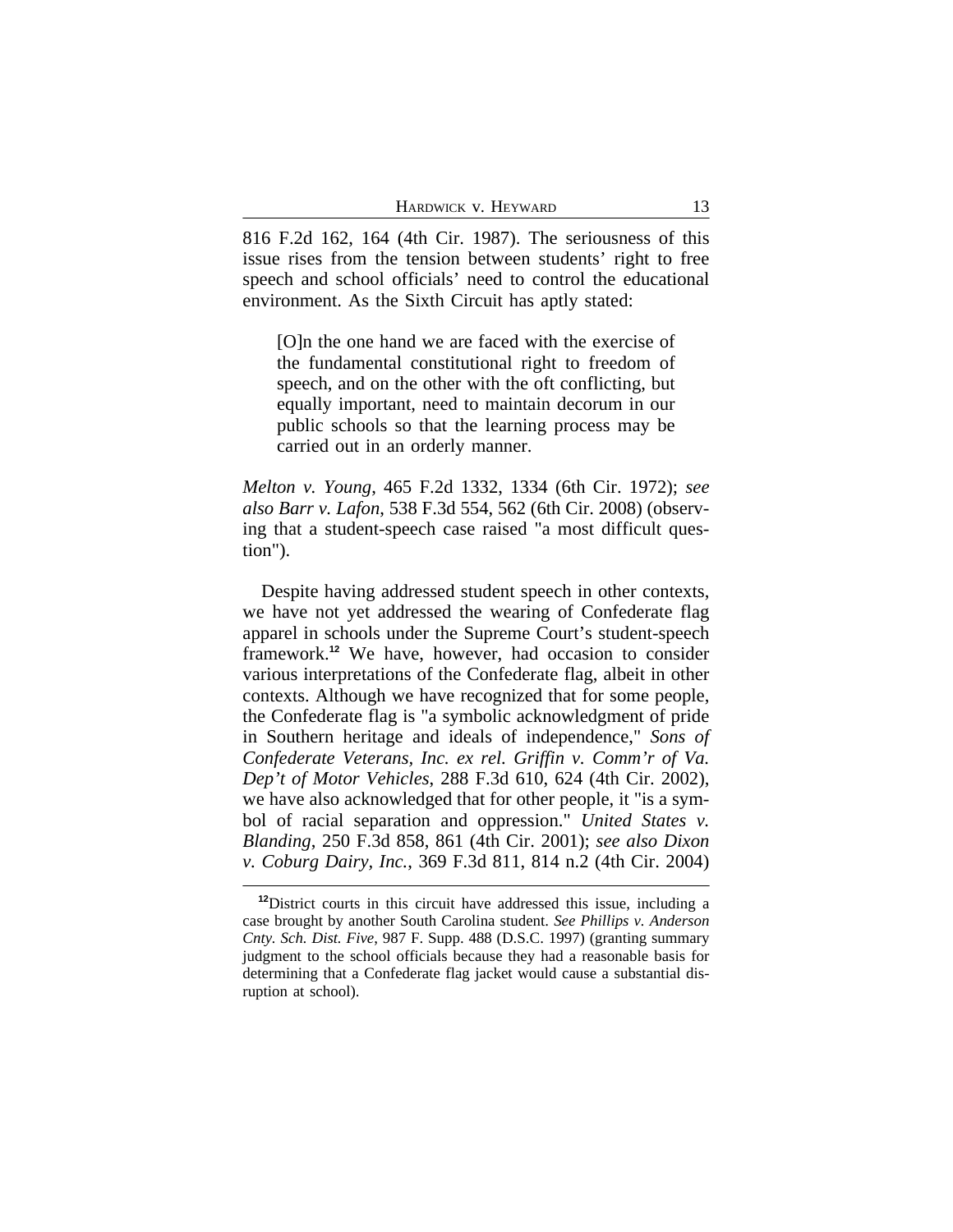(en banc) (recognizing the "heated debate" in South Carolina over the flag on top of the State House dome); *Scott v. Sch. Bd. of Alachua Cnty.*, 324 F.3d 1246, 1248–49 (11th Cir. 2003) (noting that one expert planned to testify that the Confederate flag was "a historical symbol embodying the philosophical and political principals of a decentralized form of government" and another expert planned to testify that the flag "represented approval of white supremacy").

Other circuits have faced student-speech cases involving the Confederate flag that were similar to this case. In many of these cases, other circuits have upheld school officials' decisions to prohibit the Confederate flag at school because past racially charged incidents allowed the officials to predict that the Confederate flag would disrupt the schools. *See Defoe ex rel. Defoe v. Spiva*, 625 F.3d 324 (6th Cir. 2010); *A.M. ex rel. McAllum v. Cash*, 585 F.3d 214 (5th Cir. 2009); *B.W.A. v. Farmington R-7 Sch. Dist.*, 554 F.3d 734 (8th Cir. 2009); *Barr*, 538 F.3d 554; *Scott*, 324 F.3d 1246; *West v. Derby Unified Sch. Dist. No. 260*, 206 F.3d 1358 (10th Cir. 2000); *Melton*, 465 F.2d 1332.

Of course, prohibiting students from having the Confederate flag at school is not automatically constitutional. For instance, in *Castorina ex rel. Rewt v. Madison County School Board*, 246 F.3d 536 (6th Cir. 2001), the Sixth Circuit reversed the district court's grant of summary judgment to the school officials. The court noted the lack of evidence suggesting that a ban on the Confederate flag was needed to prevent disruptions and emphasized that the Confederate flag appeared to have been specifically targeted by school officials, who let other potentially divisive racial symbols go unpunished. *Id.* at 540–44.

Notwithstanding the attention these cases may have received because of the subject matter of the students' speech, a close reading of these cases shows that they are simply student-speech cases, based on the fact that the courts under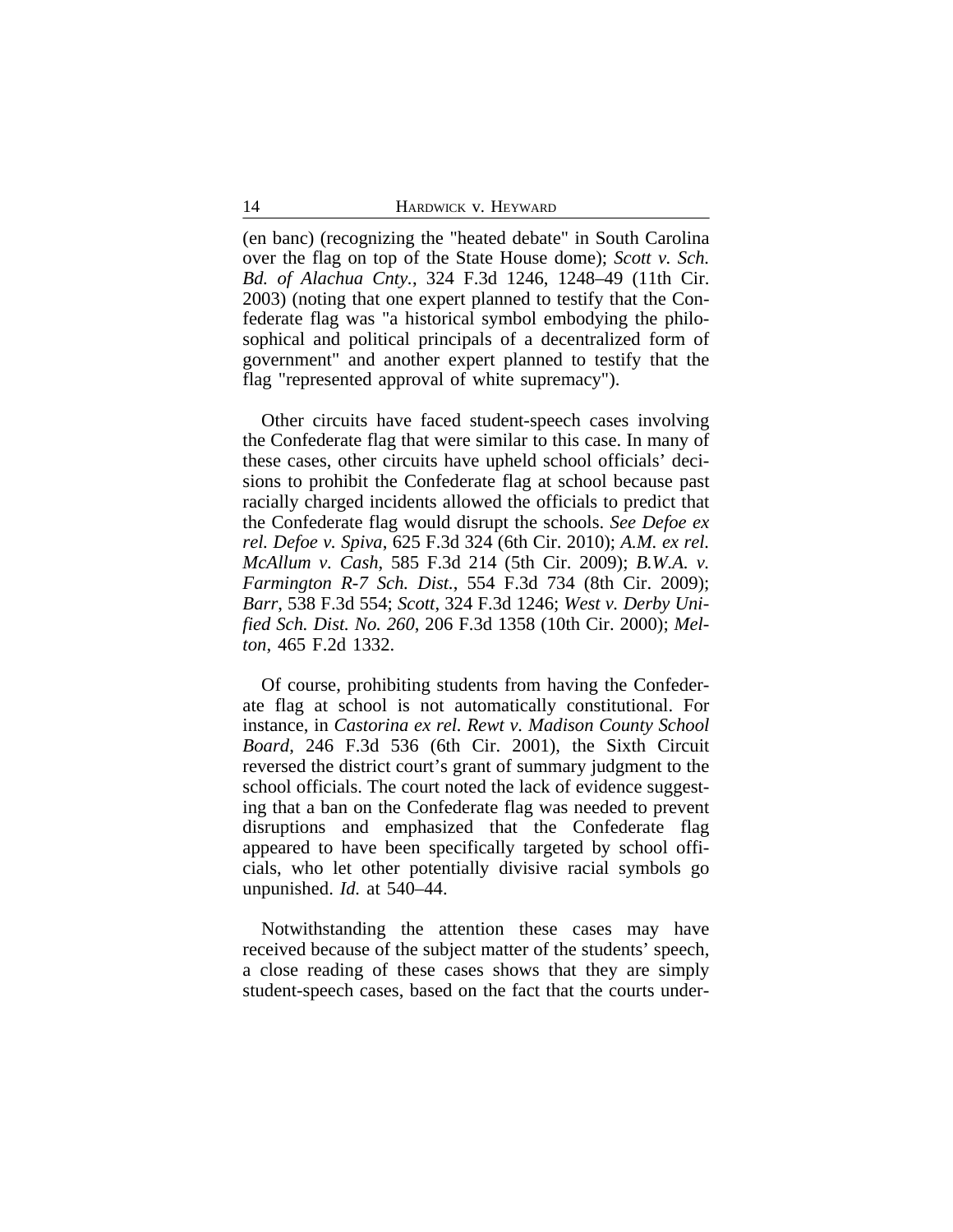HARDWICK V. HEYWARD 15

took the analysis set forth in *Tinker* and its progeny. *See, e.g.*, *Barr*, 538 F.3d at 564–69; *Castorina ex rel. Rewt*, 246 F.3d at 540–44; *West*, 206 F.3d at 1365–67. We agree that a student-speech case about the Confederate flag is merely a student-speech case and therefore, in a legal sense, no different than other student-speech cases that we have decided. *See, e.g.*, *Kowalski v. Berkeley Cnty. Sch.*, 652 F.3d 565 (4th Cir. 2011); *Newsom ex rel. Newsom v. Albemarle Cnty. Sch. Bd.*, 354 F.3d 249 (4th Cir. 2003). Thus, despite the attention the Confederate flag may attract or the emotions that it may cause, this case is, at its core, a student-speech case governed by *Tinker* and other applicable Supreme Court precedent.**<sup>13</sup>** *Cf. United States v. Currence*, 446 F.3d 554, 558–59 (4th Cir. 2006) (observing that the parties' focus on whether the search of a bicycle's handlebars was analogous to the search of a car's interior as then-permitted by *New York v. Belton*, 453 U.S. 454 (1981), misconstrued the real issue, which was the more general rule of *Chimel v. California*, 395 U.S. 752 (1969)).

#### C.

With this background in mind, we now turn to Candice's specific First Amendment claims.

## 1.

We begin with Candice's First Amendment claim based on

**<sup>13</sup>**In its analysis, the district court thoroughly surveyed student-speech cases involving the Confederate flag from various federal courts around the country. Based on its survey, the district court thoughtfully drew six "relevant principles for applying the *Tinker* standard to a school prohibition on Confederate symbols." *Hardwick ex rel. Hardwick*, 674 F. Supp. 2d at 733. Our reading of these cases from other courts suggests that the principles for which they stand are not limited to student-speech cases involving the Confederate flag. Rather, they are interpretations of *Tinker* that, under the right factual scenario, would apply in any student-speech case.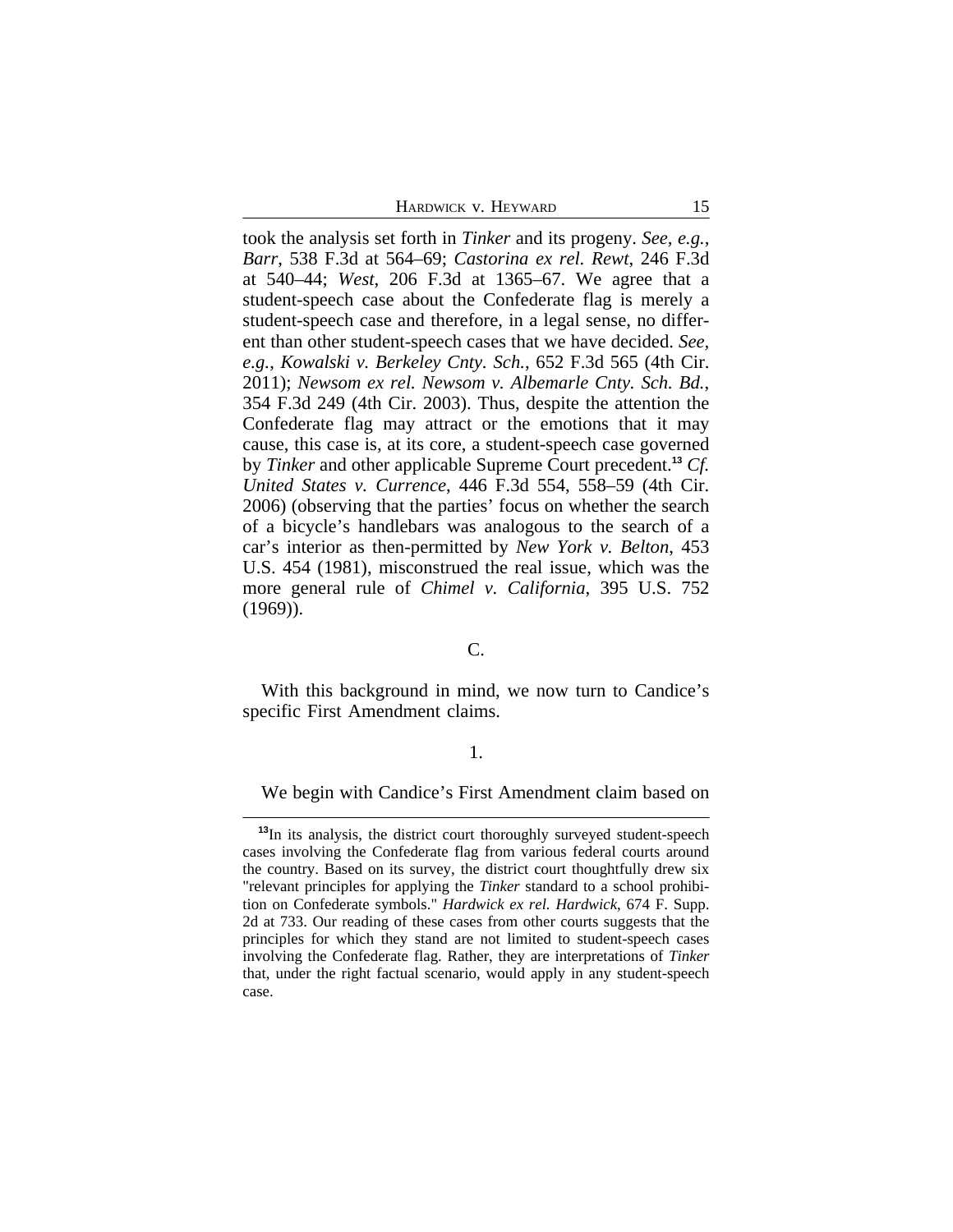her Confederate flag shirts. Before beginning our legal analysis, however, we first must determine which shirts are properly labeled as Confederate flag shirts and which are properly labeled as protest shirts.

Some shirts are easily classified as Confederate flag shirts. The "Southern Chicks," "Dixie Angels," "Southern Girls," "Black Confederates," Robert E. Lee, "Girls Rule," "Daddy's Little Redneck," and State House grounds shirts all clearly display the Confederate flag, and Candice does not dispute their characterization as Confederate flag shirts.

Candice disagrees, however, with the district court's classification of five other shirts as Confederate flag shirts: the "Jesus and the Confederate Battle Flag: Banned from Our Schools but Forever in Our Hearts," "Offended by School Censorship of Southern Heritage," "Honorary Member of the FBI: Federal Bigot Institutions," "Our School Supports Freedom of Speech for All (Except Southerners)," and "Public Schools Should Educate Not Discriminate Against Southern Heritage" shirts. We disagree with Candice, and we consider these shirts to be Confederate flag shirts. First, the "Jesus and the Confederate Battle Flag: Banned from Our Schools but Forever in Our Hearts" shirt includes a censored Confederate flag (that is, a Confederate flag with a red circle around it with a red diagonal line across the diameter of the circle), as well as the first Confederate national flag, the third Confederate national flag, and the Bonnie Blue flag, which are three other recognizable Confederate symbols. This shirt is therefore a Confederate flag shirt. As for the other four shirts, their lettering reveals a Confederate flag. The red, white, and blue coloring, in a diagonal cross, unmistakably represents the Confederate flag. These shirts are also thus properly considered Confederate flag shirts.

The record contains ample evidence from which the school officials could reasonably forecast that all of these Confederate flag shirts "would materially and substantially disrupt the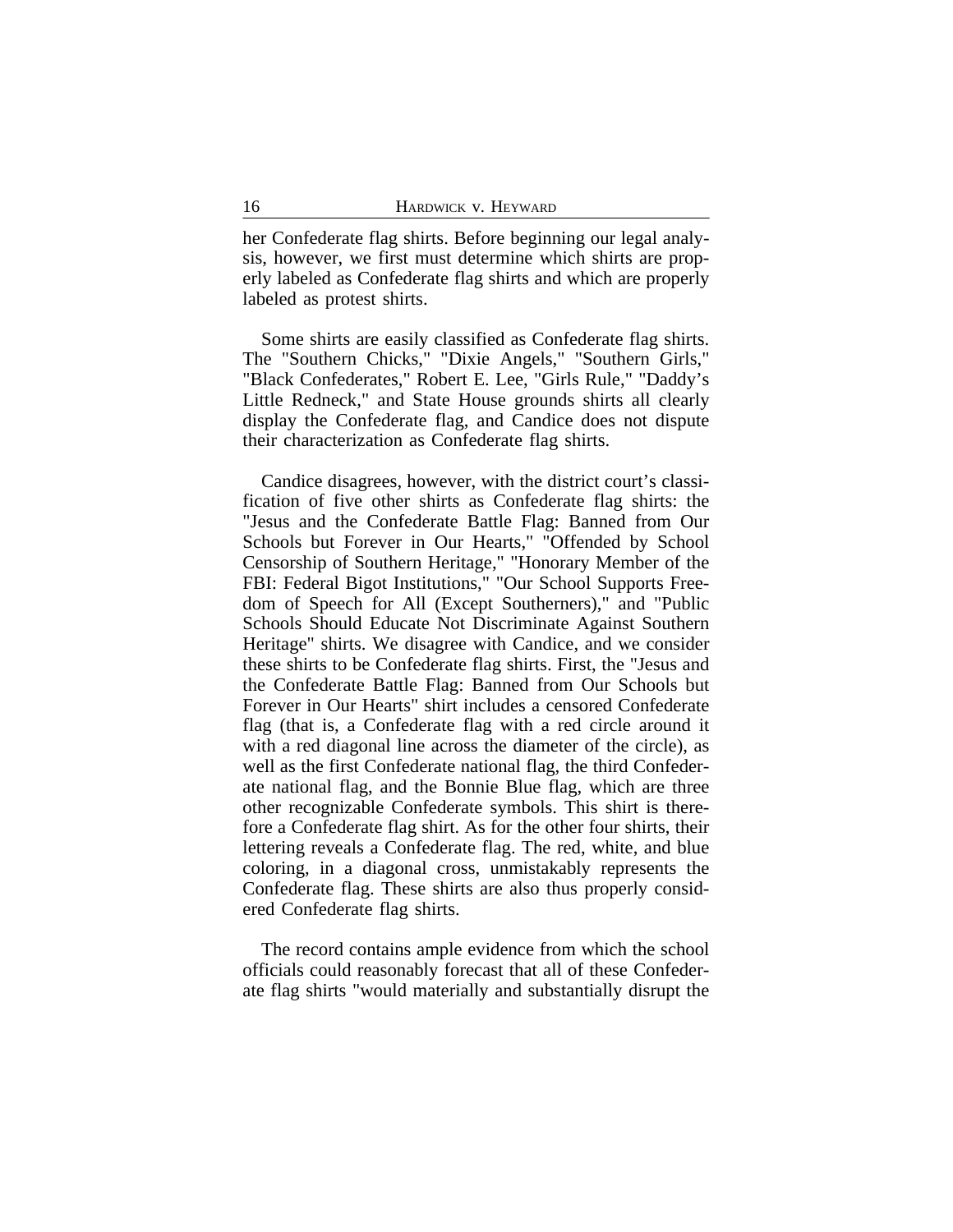HARDWICK V. HEYWARD 17

work and discipline of the school." *Tinker*, 393 U.S. at 513. Latta is a small Southern town in which whites and African-Americans were segregated, including in school, for more than a century. When the schools were finally integrated in the 1970-71 school year, the presence of racial tension was understandable. Over the past four decades, this tension has diminished, but it has not completely disappeared, as numerous incidents illustrate.

For example, the Confederate flag itself has caused problems in Latta schools on multiple occasions, including the prom incident from the mid-1980s, the truck in the parking lot in the early 1990s, the debate over the flag on the State House dome in 2000, the classroom disruption that Heyward described, and the belt buckle in 2009.**<sup>14</sup>**

Racial tension in Latta was not limited to incidents involving the Confederate flag. A nonflag-related example of such tension was the burning of an African-American church by two high school students. *Cf. West*, 206 F.3d at 1362 (considering off-campus occurrences when evaluating whether school officials could reasonably predict that the Confederate flag would cause a substantial disruption at school).

These incidents, some involving the Confederate flag and some not, demonstrate that continued racial tension exists in Latta schools. Taken together, they tell a story of a community and its schools that, although making progress in race relations, are not immune from incidents of racial conflict.

**<sup>14</sup>**Because the belt-buckle incident took place after her dispute with school officials about Confederate flag shirts, Candice contends that we cannot consider this incident when evaluating the school officials' decision to ban the Confederate flag shirts and protest shirts.

We disagree. Although we do not rely solely on this incident to uphold the school officials' decision, we cannot turn a blind eye to the fact that the incident occurred because it provides strong support for the reasonableness of the school officials' determination that the Confederate flag was likely to cause a substantial disruption at school.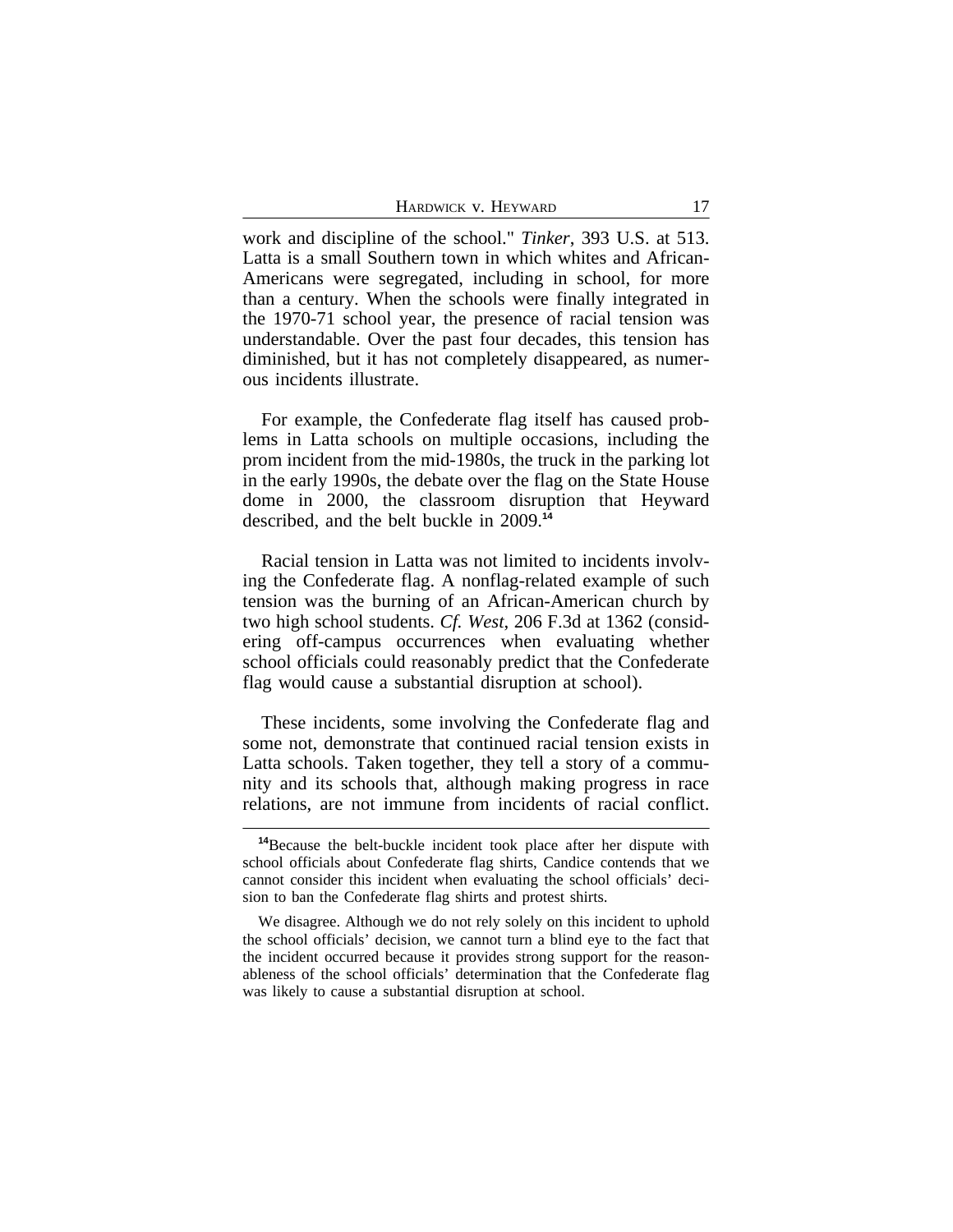Although the incidents caused by the Confederate flag are enough on their own to justify the decision of the school officials to prohibit the Confederate flag shirts, when combined with other racially charged incidents, they provide overwhelming support for the conclusion that the Confederate flag shirts "would materially and substantially disrupt the work and discipline of the school." *Tinker*, 393 U.S. at 513; *see also Defoe*, 625 F.3d at 335 ("*Tinker* does not require that displays of the Confederate flag *in fact* cause substantial disruption or interference, but rather that school officials reasonably *forecasted* that such displays could cause substantial disruption or materially interfere with the learning environment." (citing *Tinker*, 393 U.S. at 514)); *A.M. ex rel. McAllum*, 585 F.3d at 224 (observing that cases such as *Melton* and *Phillips v. Anderson County School District Five,* 987 F. Supp. 488 (D.S.C. 1997), "do not stand for the proposition that schools may not prohibit the display of the Confederate flag unless it has actually caused past disruptions" but instead "reflect the principle that administrators will usually meet their burden under *Tinker* by showing that the proscribed speech has in fact been disruptive in the past").

In arguing that her shirts were not likely to cause a disruption, Candice points to the disciplinary records at the middle school and the high school, which she claims contain only a few incidents of racial disputes or fights. *See* J.A. 559–687. Notably, these records do contain racially charged incidents, indicating that at least some racial tension still exists. *See, e.g.*, J.A. 564 (noting that a student was punished for an altercation that started after one student was called a "cracker"); J.A. 565 (noting that a student was punished for calling African-American students "n------").

But putting aside these examples, the disciplinary records represent only a short period of time, from 2004 to 2007. The school officials pointed to multiple incidents of racial tension over the past few decades. That some of these incidents may be almost thirty years old does not mean that the school offi-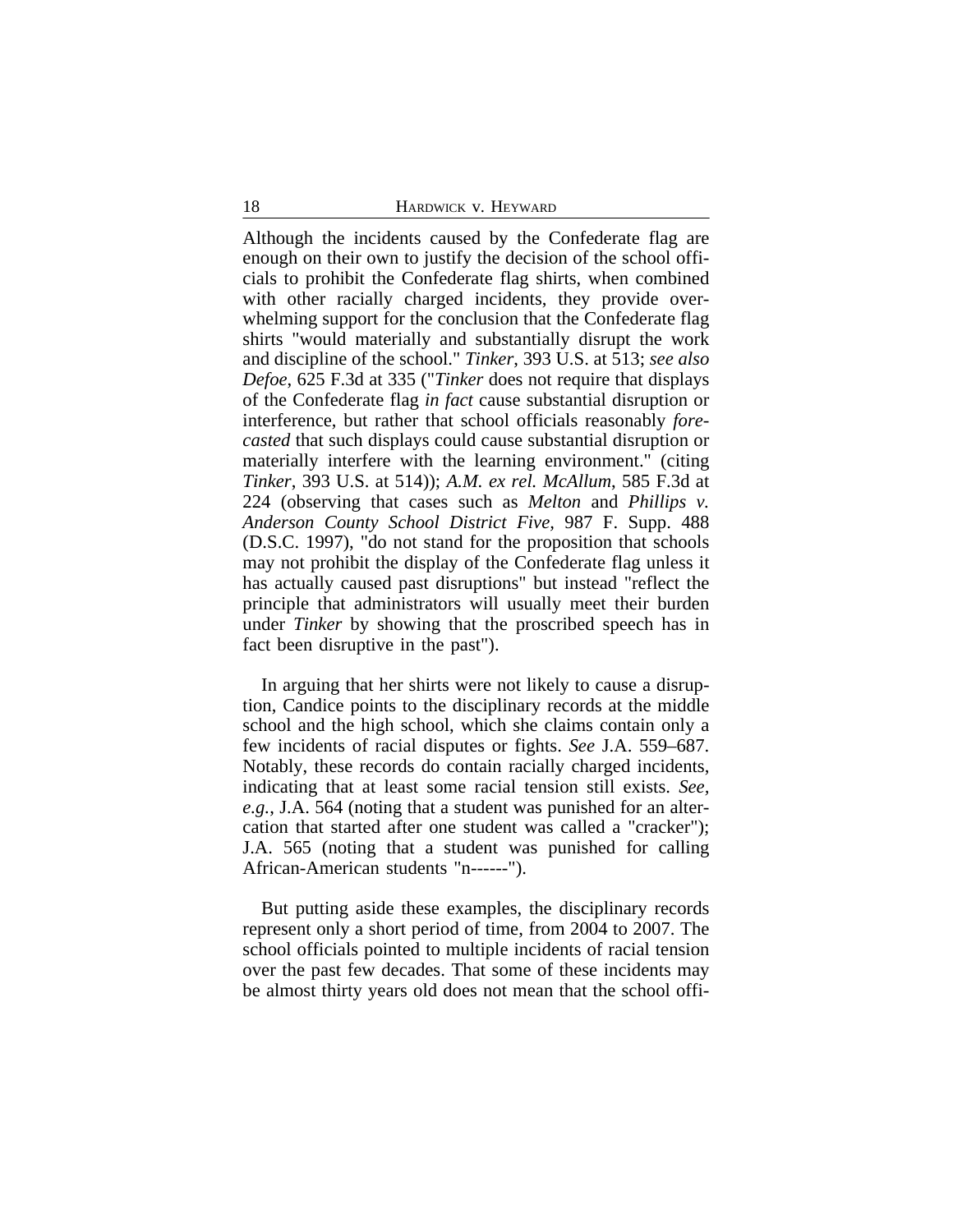| HARDWICK V. HEYWARD |  |  |
|---------------------|--|--|
|---------------------|--|--|

cials could not consider them in conjunction with more recent incidents. In considering the history of a town that has experienced slavery and segregation, incidents from even thirty years ago are not so far removed from the present as to be irrelevant to determining the atmosphere of Latta schools. For the school officials to consider the full picture when determining what might cause a disruption at school, they can consider the causes of the types of incidents that they are trying to prevent from recurring. Therefore, that recent racially charged incidents are fewer in number or severity than such incidents from the more distant past does not prevent the school officials from considering older incidents when determining whether, based on the current school environment, a substantial disruption is likely to occur.

Related to her reliance on the alleged lack of racially charged incidents in the schools' disciplinary records, Candice contends that her shirts never caused any disruption and were merely a "silent, peaceable display" of the Confederate flag that even drew positive remarks from some students. Appellant's Br. at 29. Even assuming that Candice's shirts never caused a disruption, her argument misses the mark. That her shirts never caused a disruption is not the issue; rather, the issue is whether school officials could reasonably forecast a disruption because of her shirts. *See Tinker*, 393 U.S. at 513–14. As we have noted, "a public school has the power to act to prevent problems before they occur, and the school is not limited to prohibiting and punishing conduct only after it has caused a disturbance." *Newsom ex rel. Newsom*, 354 F.3d at 259 n.7. We have already concluded that the school officials met their burden of showing that they could predict that a substantial disruption might occur.

Similarly, Candice's intent that her Confederate flag shirts be only a symbol of her heritage and religious faith is irrelevant. Again, the proper focus is whether school officials could predict that the Confederate flag shirts would cause a disruption. *See Tinker*, 393 U.S. at 513–14; *see also B.W.A. v. Far-*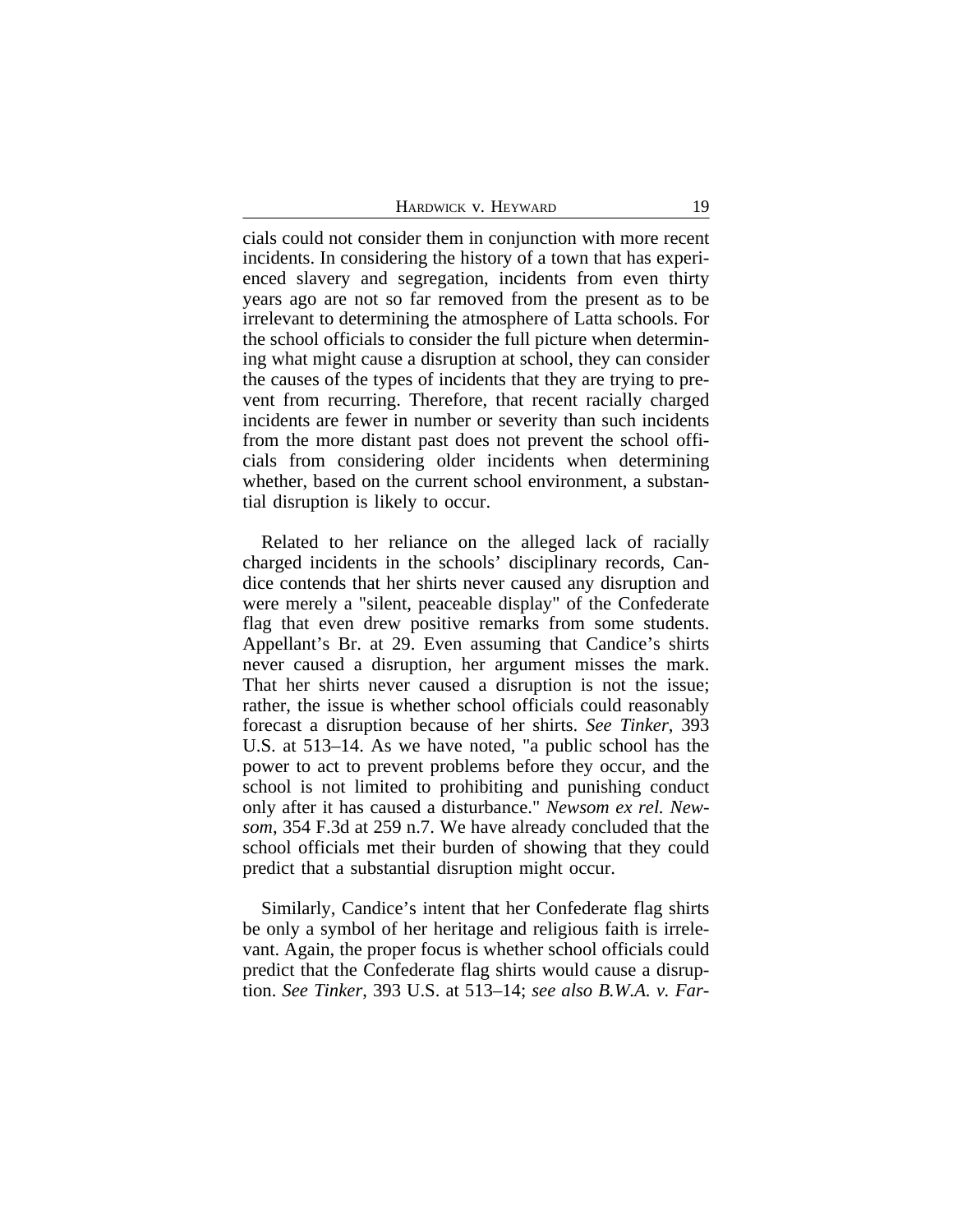*mington R-7 Sch. Dist.*, 508 F. Supp. 2d 740, 749 (E.D. Mo. 2007) ("[T]he plaintiff's interpretation of the Confederate flag's meaning is largely irrelevant because courts recognize that it is racially divisive in nature." (citing *Briggs v. Mississippi*, 331 F.3d 499, 506 (5th Cir. 2003)).

Because school officials are far more intimately involved with running schools than federal courts are, "[i]t is axiomatic that federal courts should not lightly interfere with the day-today operation of schools." *Augustus v. Sch. Bd. of Escambia Cnty., Fla.*, 507 F.2d 152, 155 (5th Cir. 1975); *see also Epperson v. Arkansas*, 393 U.S. 97, 104 (1968) ("Judicial interposition in the operation of the public school system of the Nation raises problems requiring care and restraint."). As long as school officials reasonably forecast a substantial disruption, they may act to prevent that disruption without violating a student's constitutional rights, and we will not second guess their reasonable decisions. *See Tinker*, 393 U.S. at 513–14. Here, multiple incidents of racial tension in Latta schools and the potential for such vastly different views among students about the meaning of the Confederate flag provide a sufficient basis to justify the school officials' conclusion that the Confederate flag shirts would cause a substantial disruption. Therefore, Candice's First Amendment right was not violated by the school officials when they refused to allow her to wear the Confederate flag shirts at school.

2.

We now turn to Candice's First Amendment claim based on the protest shirt. Like the Confederate flag shirts, we conclude that the school officials reasonably predicted that the protest shirt was likely to cause a substantial disruption.

Based on our determination that many of Candice's socalled protest shirts were in fact Confederate flag shirts, only one shirt can properly be classified as a protest shirt: the shirt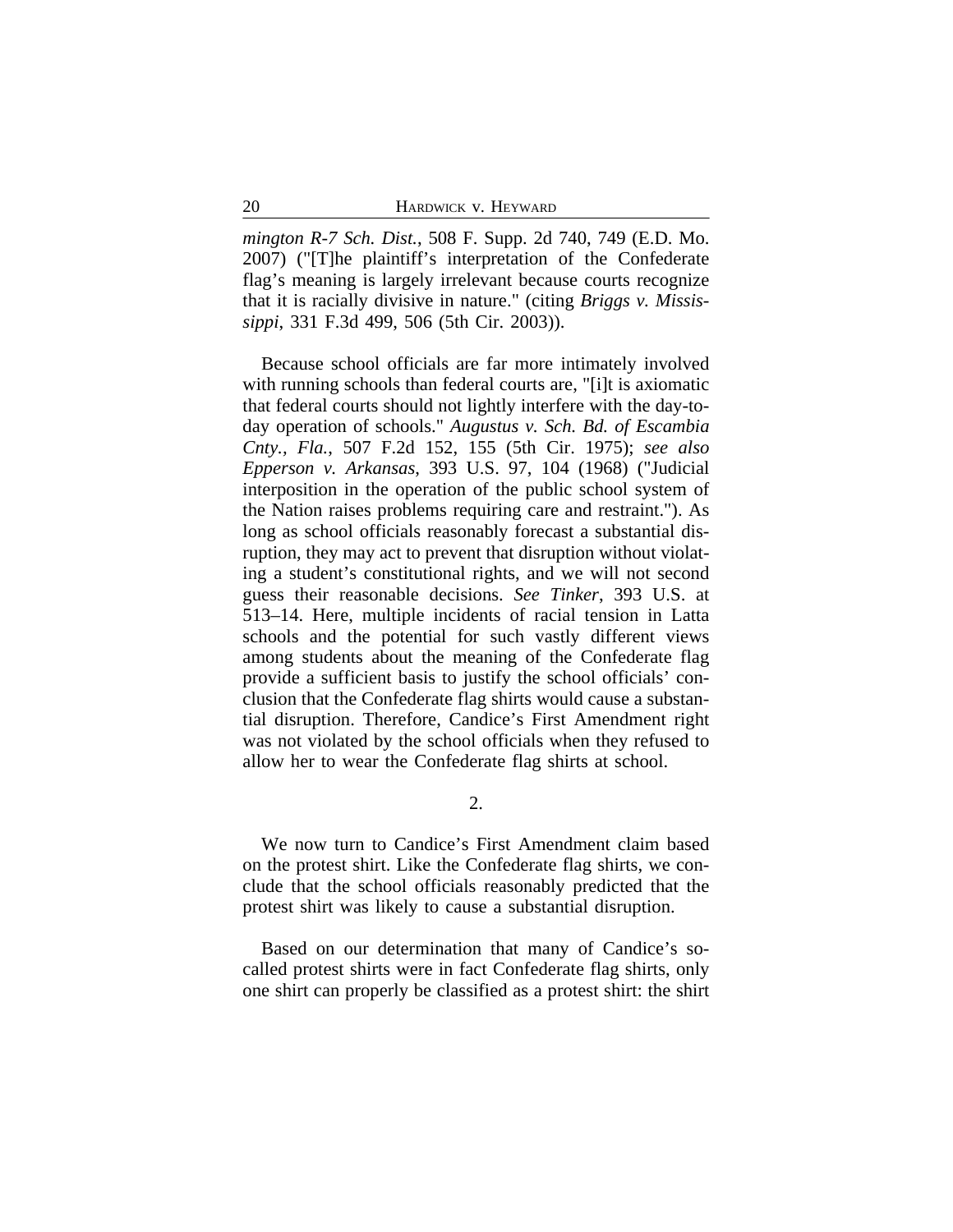| HARDWICK V. HEYWARD |  |  |  |  |
|---------------------|--|--|--|--|
|---------------------|--|--|--|--|

displaying the American flag with "Old Glory" above the flag and "Flew over legalized slavery for 90 years!" underneath it.

Whether the shirt makes a true statement is not a factor in our analysis. As long as a student's speech is likely to cause a substantial disruption, school officials can prohibit or punish the speech. *See id.*

The protest shirt was undoubtedly likely to cause such a disruption. It explicitly broadcast the fact that African-Americans were slaves for part of American history, just as the Confederate flag does for some people when they see it. The same students who would be upset by the Confederate flag shirts would likely be equally upset by this protest shirt. Thus, any disruptions that the Confederate flag shirts might cause could just as easily be caused by Candice's protest shirt. The school officials are therefore justified in relying on the same past incidents of racial tension that allowed them to prohibit the Confederate flag shirts to prohibit this protest shirt. Accordingly, Candice's First Amendment right was not violated when the school officials did not allow her to wear the protest shirt.

#### IV.

We next address Candice's Fourteenth Amendment claims that the schools' dress codes are unconstitutionally overbroad and vague, violating her right to due process, and that they are not viewpoint neutral, violating her right to equal protection.

#### A.

We begin with Candice's facial challenge to the dress codes on the basis that they violate due process because they are unconstitutionally overbroad and vague.

#### 1.

First, we consider Candice's claim that the dress codes are unconstitutionally overbroad. Although the Supreme Court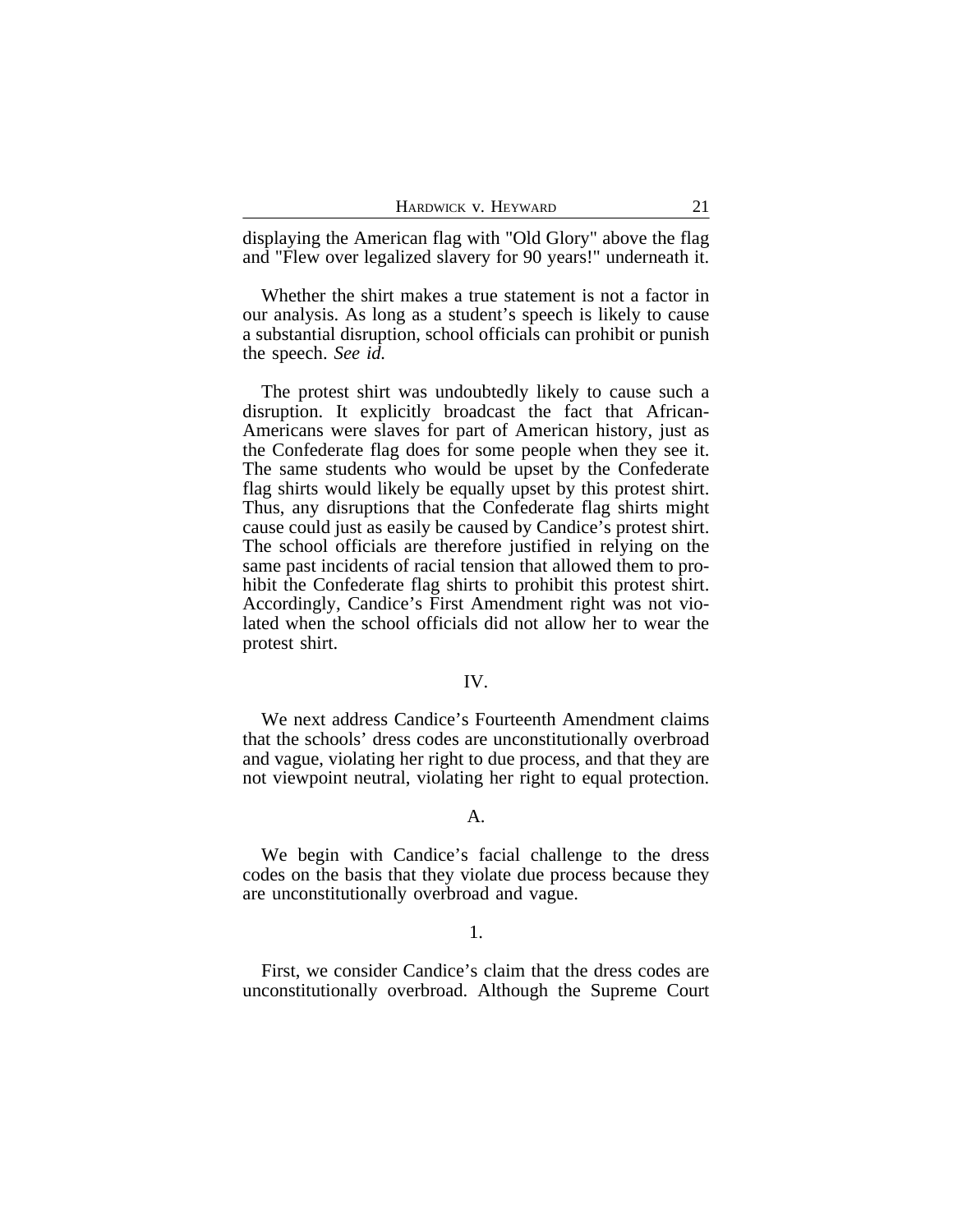has counseled that "[f]acial challenges are disfavored," *Wash. State Grange v. Wash. State Republican Party*, 552 U.S. 442, 450 (2008), one such challenge that is permitted is an overbreadth challenge. This doctrine allows a person to whom a law could be constitutionally applied to challenge the constitutionality of the law because the "statute's very existence may cause others not before the court to refrain from constitutionally protected speech or expression." *Broadrick v. Oklahoma*, 413 U.S. 601, 612 (1973); *see also New York v. Ferber*, 458 U.S. 747, 767–69 (1982).

Under the overbreadth doctrine, "a law should not be invalidated for overbreadth unless it reaches a substantial number of impermissible applications." *Ferber*, 458 U.S. at 771. To prevail on an overbreadth claim, a plaintiff "must demonstrate that a regulation's overbreadth is 'not only . . . real, but substantial as well, judged in relation to the [challenged regulation's] plainly legitimate sweep,' and also that no 'limiting construction' or 'partial invalidation' could 'remove the seeming threat or deterrence to constitutionally protected expression.'" *Newsom ex rel. Newsom*, 354 F.3d at 258 (quoting *Broadrick*, 413 U.S. at 613, 615) (alterations in original).

The public-school context of this overbreadth challenge raises additional considerations. First, "[b]ecause of the duties and responsibilities of the public elementary and secondary schools, the overbreadth doctrine warrants a more hesitant application in [the public school] setting than in other contexts." *Id.* (quoting *Sypniewski v. Warren Hills Reg'l Bd. of Educ.*, 307 F.3d 243, 259 (3d Cir. 2002)) (alterations in original). Second, "[g]iven the school's need to be able to impose disciplinary sanctions for a wide range of unanticipated conduct disruptive of the educational process, the school disciplinary rules need not be as detailed as a criminal code which imposes criminal sanctions." *Fraser*, 478 U.S. at 686.

Under these legal standards, the dress codes are not overbroad. The middle school dress code prohibits clothes that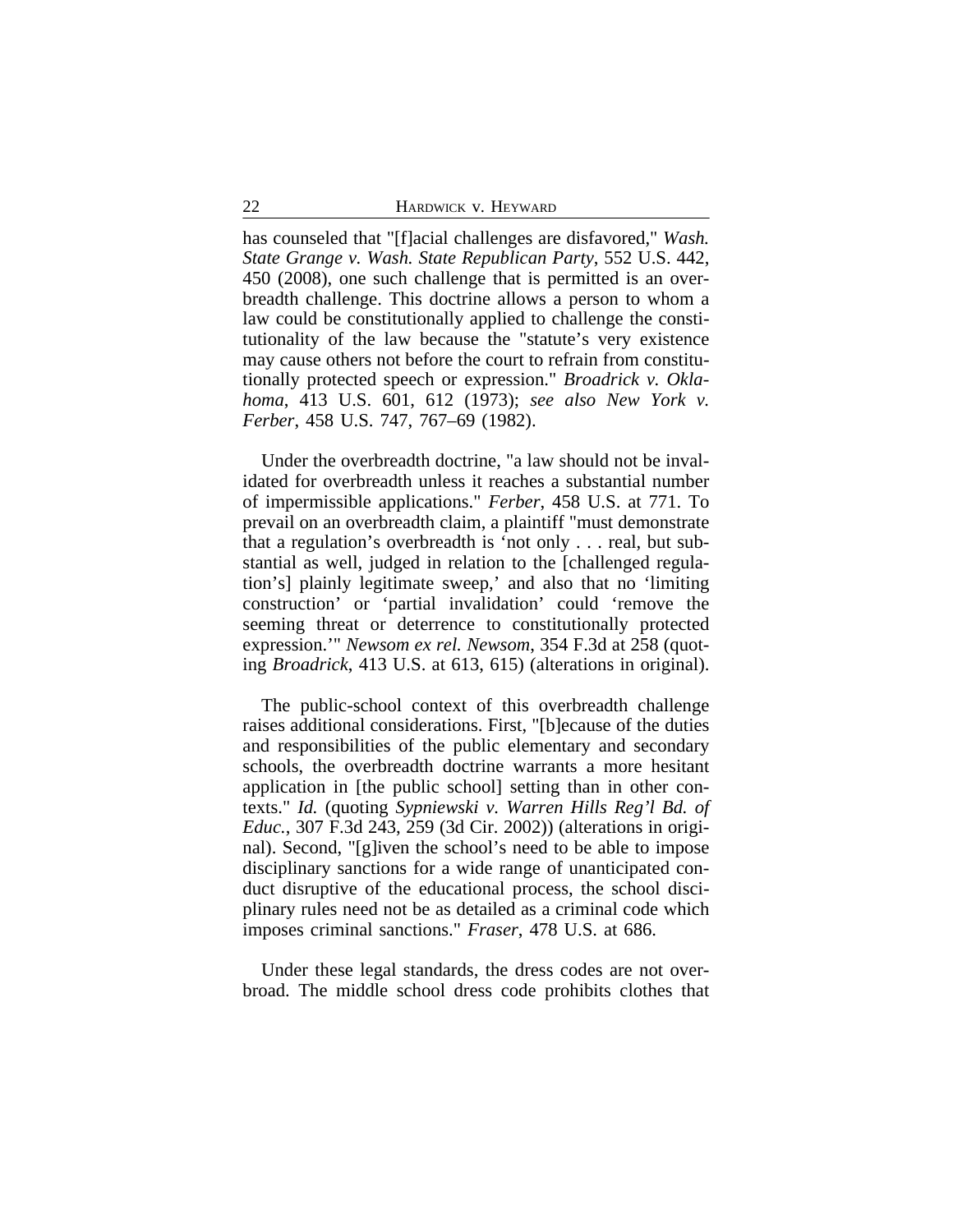HARDWICK V. HEYWARD 23

would "cause disruption" or "be offensive," thereby incorporating the standards of both *Tinker* and *Fraser*. J.A. 38, 39. The high school dress code bans "[s]hirts with obscene/derogatory sayings," which tracks *Fraser*. J.A. 45. Because the dress codes are guided by *Tinker* and *Fraser*, "there is no real danger that [they] compromise[ ] the First Amendment rights of other . . . students," *B.W.A.*, 508 F. Supp. 2d at 750–51, while at the same time giving school officials the needed "degree of flexibility in school disciplinary procedures," *New Jersey v. T.L.O.*, 469 U.S. 325, 340 (1985).

Reinforcing our conclusion that the dress codes are not overbroad is the collection of photographs of other clothing that Liebenrood has found to have violated the high school's dress code. *See* J.A. 295–375. This clothing includes shirts that are sexually suggestive, promote alcohol use, and promote violence, all of which school officials could constitutionally prohibit under *Tinker* or *Fraser*. These examples of prohibited clothing indicate that the school officials construe the dress codes in a way that does not violate students' rights. *See West*, 206 F.3d at 1368 (considering how school officials construed the school policy in determining whether the policy was overbroad). Therefore, the dress codes are not overbroad, and Candice's due process right was not violated.

2.

We next examine whether the dress codes are unconstitutionally vague and thus violate due process. A law is unconstitutionally vague if "it fails to establish standards for the [government] and public that are sufficient to guard against the arbitrary deprivation of liberty interests." *City of Chicago v. Morales*, 527 U.S. 41, 52 (1999). A law will fail to establish these standards if "ordinary people can[not] understand what conduct is prohibited." *Kolender v. Lawson*, 461 U.S. 352, 357 (1983). Just as the overbreadth doctrine is designed to prevent self-censorship because of fear of a law's enforcement, the vagueness doctrine similarly ensures that a law does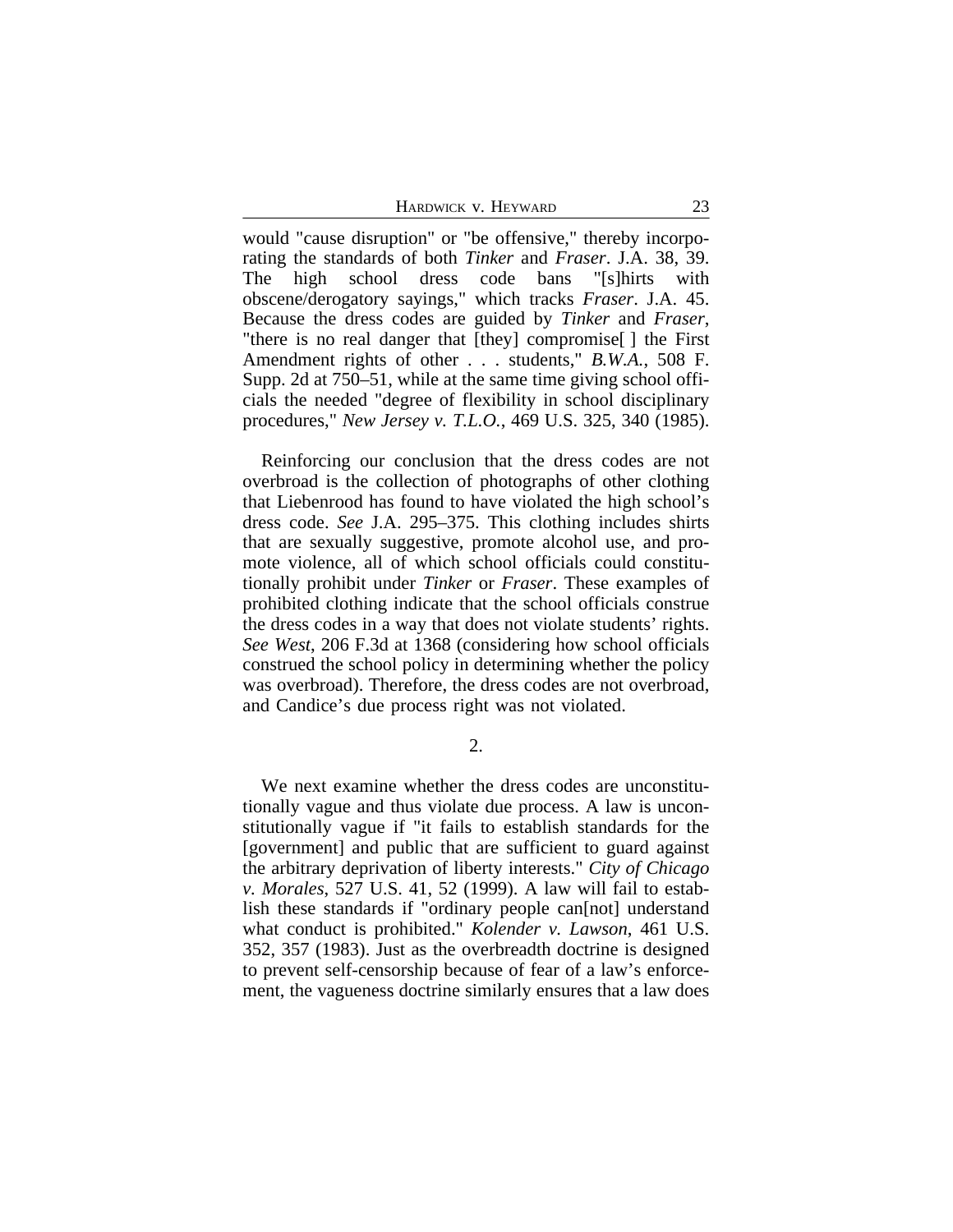not "deter constitutionally protected and socially desirable conduct." *United States v. Nat'l Dairy Prods. Corp.*, 372 U.S. 29, 36 (1963). Furthermore, the doctrine also protects against "arbitrary and discriminatory enforcement" of the law. *Morales*, 527 U.S. at 56.

Despite the concerns about vague laws, school officials have greater leeway when crafting school policy than legislatures do in adopting criminal statutes because of the need of school officials to respond to "a wide range of unanticipated conduct disruptive of the educational process." *Fraser*, 478 U.S. at 686; *see also Sypniewski*, 307 F.3d at 260 ("[T]he demands of public secondary and elementary school discipline are such that it is inappropriate to expect the same level of precision in drafting school disciplinary policies as is expected of legislative bodies crafting criminal restrictions.").

Here, nothing about the dress codes is so vague that Candice was unable to conform her speech to the required standards. Again, the dress codes are guided by *Tinker* and *Fraser*, and they are as specific as the dress code in *Fraser* that the Supreme Court upheld when the student challenged that dress code on due process grounds. *See Fraser*, 478 U.S. at 678. Furthermore, the school officials explicitly informed Candice on multiple occasions that Confederate flag shirts were not permitted under the dress codes. The dress codes were therefore interpreted by the school officials for Candice in the specific context of her shirts. Nothing in the record plausibly supports any claim that she was unaware of this prohibition on Confederate flag apparel. *See A.M. ex rel. McAllum*, 585 F.3d at 225 (holding that students' due process rights were not violated when the students "were given a warning that the particular speech at issue would give rise to discipline"). Thus, the dress codes, both as written and as applied to Confederate flag clothing, are not unconstitutionally vague, and Candice's right to due process was not violated.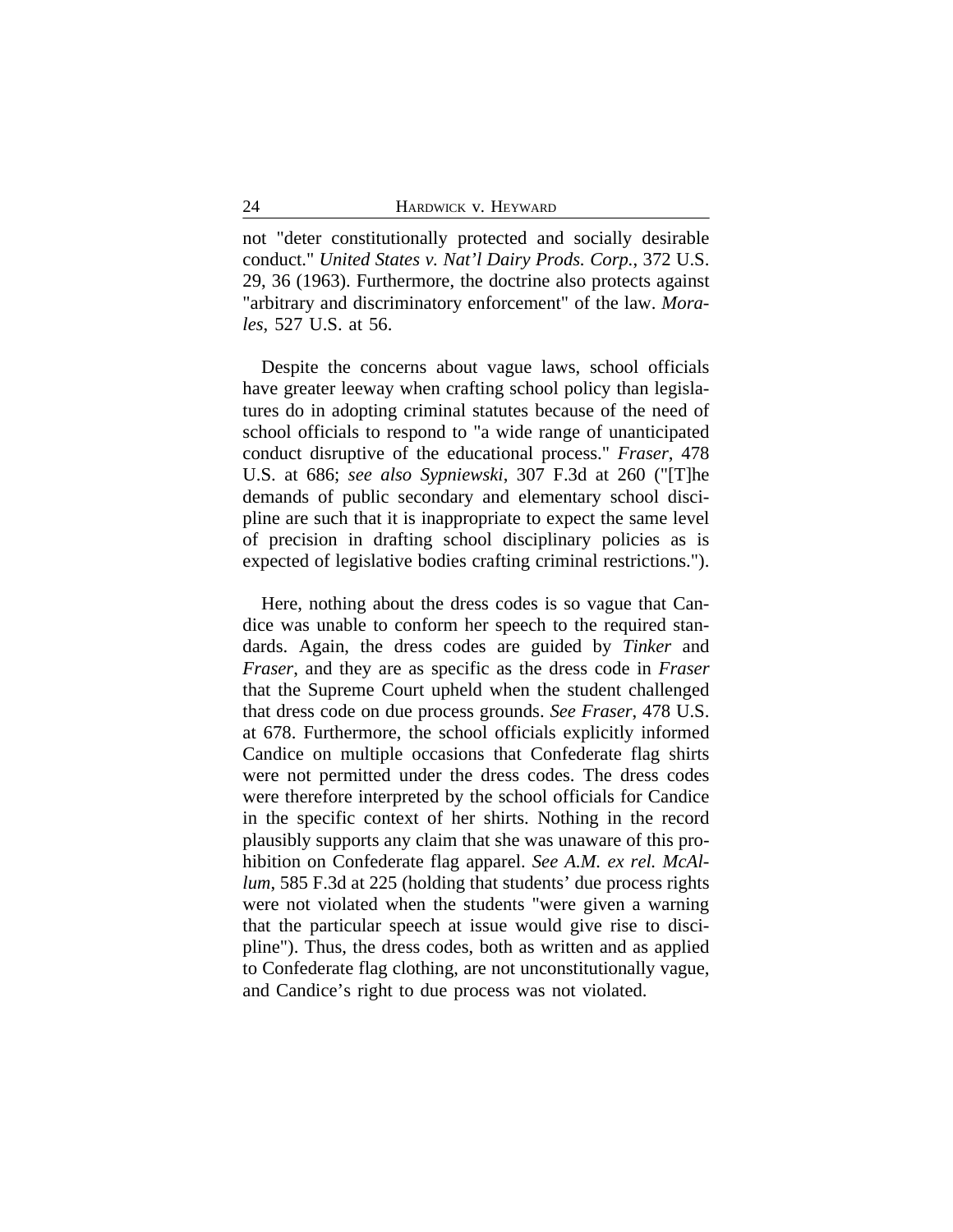Finally, we address Candice's claim that her right to equal protection was violated because the dress codes are not viewpoint neutral.

The Equal Protection Clause of the Fourteenth Amendment provides, "No State shall . . . deny to any person within its jurisdiction the equal protection of the laws." U.S. Const. amend. XIV, § 1. This clause is "essentially a direction that all persons similarly situated should be treated alike." *City of Cleburne, Tex. v. Cleburne Living Ctr.*, 473 U.S. 432, 439 (1985). When an alleged equal protection violation is based on a First Amendment claim, we "fuse[ ] the First Amendment into the Equal Protection Clause." *R.A.V. v. City of St. Paul, Minn.*, 505 U.S. 377, 384–85 n.4 (1992); *see also Barr*, 538 F.3d at 575–76.

The Supreme Court has not expressly discussed the relationship between viewpoint discrimination and student speech, but several cases are relevant on this issue. First, in *Tinker*, the Court called "relevant" the fact that school officials targeted speech about the Vietnam War but "did not purport to prohibit the wearing of all symbols of political or controversial significance." *Tinker*, 393 U.S. at 510. Despite this fact, the Court in *Tinker* based its holding on the fact that the school officials could not predict that a substantial disruption was likely to occur. *See id.* at 514. Such a prediction would be a "constitutionally valid reason[ ] to regulate [the students'] speech." *Id.* at 511. Without such a reason for school officials to regulate speech, however, "students are entitled to freedom of expression of their views." *Id. Tinker* therefore stands for the proposition that school officials may not target a specific viewpoint unless they can predict that that speech would be likely to cause a substantial disruption. *Id.* ("[T]he prohibition of expression of one particular opinion, at least without evidence that it is necessary to avoid material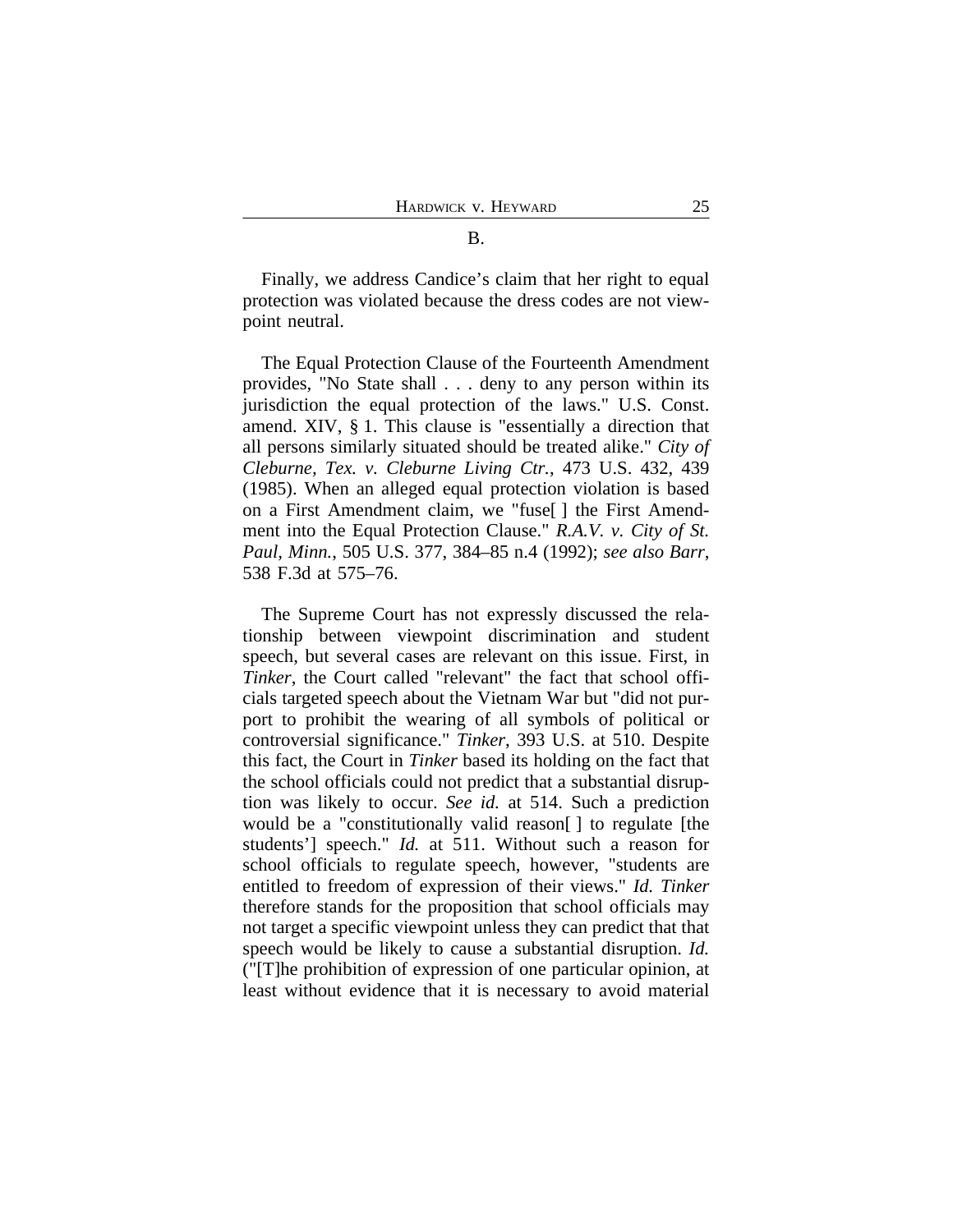and substantial interference with schoolwork or discipline, is not constitutionally permissible.").

Over two decades after *Tinker*, the Court decided *Rosenberger v. Rector & Visitors of University of Virginia*, 515 U.S. 819 (1995). In that case about the funding for an independent student newspaper with a religious perspective at a university, the Court wrote, "In the realm of private speech or expression, government regulation may not favor one speaker over another." *Id.* at 828. Such viewpoint discrimination is "an egregious form of content discrimination," and "[t]he government must abstain from regulating speech when the specific motivating ideology or the opinion or perspective of the speaker is the rationale for the restriction." *Id.* at 829.

Other circuits are split on the extent to which *Rosenberger* alters the analysis of *Tinker*. Elementary and secondary schools are undoubtedly different than colleges, universities, and public discourse generally, and this distinction results in different legal standards in some instances. *See Hosty v. Carter*, 412 F.3d 731, 740–41 (7th Cir. 2005) (en banc) (Evans, J., dissenting); *see also Sypniewski*, 307 F.3d at 267 ("[T]the public school setting is fundamentally different from other contexts, including the university setting. Primary and secondary school officials stand in a unique relationship with respect to their students, most of whom are minors." (internal footnote omitted)). On one side of this issue, the Sixth Circuit has held "that schools' regulation of student speech must be consistent with both the *Tinker* standard and *Rosenberger*'s prohibition on viewpoint discrimination." *Barr*, 538 F.3d at 571. On the other side, the Fifth Circuit has held, "No matter how 'axiomatic' the generalized rule against viewpoint discrimination may be, we cannot neglect that this case arises in the public schools, a special First Amendment context, which admits of no categorical prohibition on viewpoint discrimination." *Morgan v. Swanson*, 659 F.3d 359, 379 (5th Cir. 2011) (en banc) (internal footnotes omitted). The Eighth and Ninth Circuits have agreed with the Fifth Circuit's position. *See*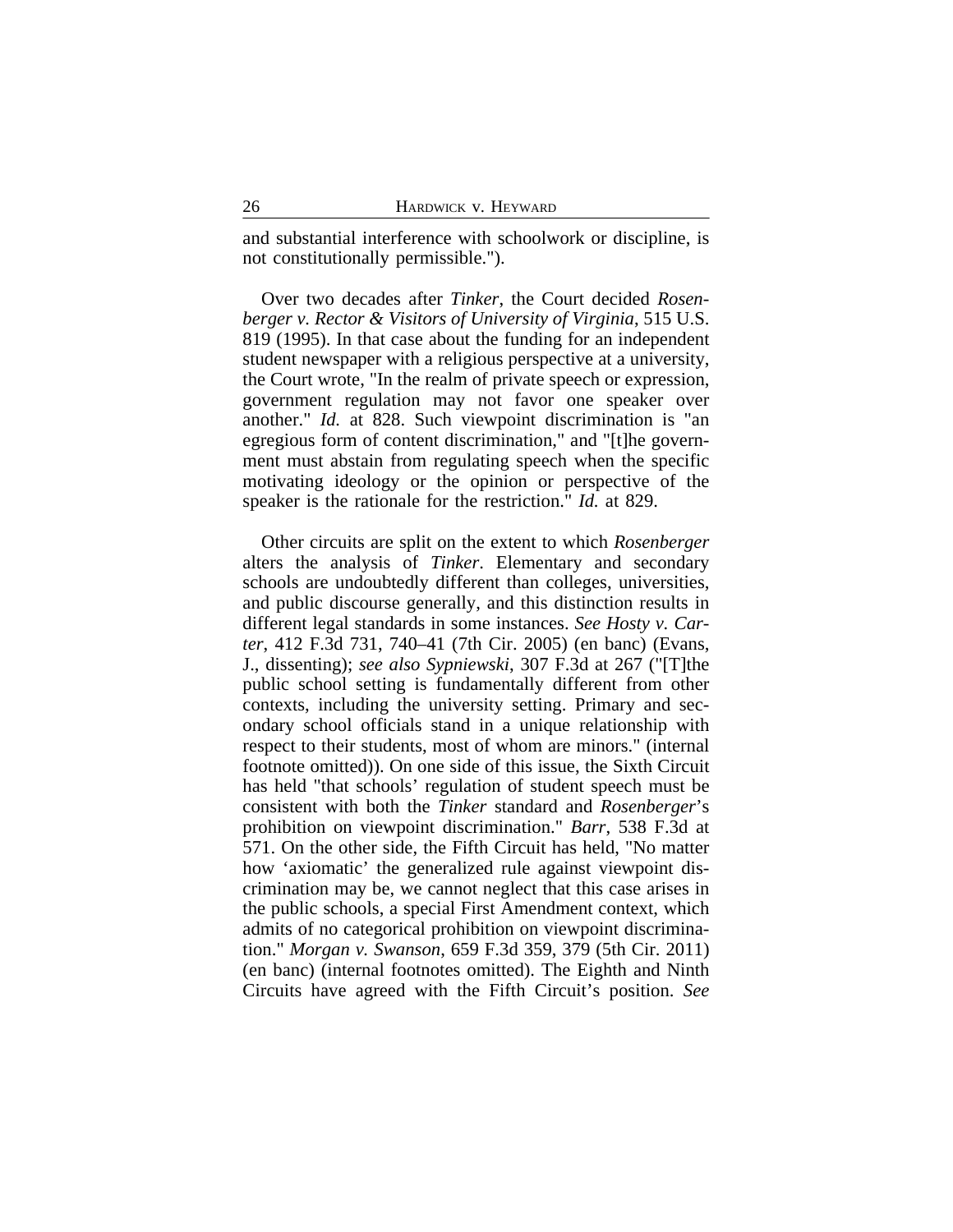*B.W.A*, 554 F.3d at 740; *Harper v. Poway Unified Sch. Dist.*, 445 F.3d 1166, 1184–85 (9th Cir. 2006) *cert. granted, judgment vacated sub nom. Harper ex rel. Harper v. Poway Unified Sch. Dist.*, 549 U.S. 1262 (2007).

We need not decide in this case the relationship between *Tinker* and *Rosenberger*. Assuming that a school dress code must be viewpoint neutral on its face and in its enforcement, the record here indicates that these requirements are met. First, both dress codes are viewpoint neutral. The middle school policy prohibits clothing that would "distract others, interfere with the instructional programs, or otherwise cause disruption. . . . [or] that displays profane language, drugs, tobacco, or alcohol advertisements, sexual innuendoes or anything else deemed to be offensive," while the high school policy forbids "[s]hirts with obscene/derogatory sayings," J.A. 39, 45. Neither policy targets the Confederate flag or any other specific viewpoint, so each policy is viewpoint neutral.

Second, both dress codes are enforced in a viewpointneutral manner. The record contains pictures of many shirts that Liebenrood required students to remove because they violated the dress code, including two Malcolm X shirts, *see* J.A. 348, 374, thereby undermining Candice's claim that the school officials "did not evenhandedly ban all race sensitive symbols," Appellant's Br. at 47. The school officials indicated that all racial symbols are banned under the dress codes. *See* J.A. 133, 523.

Candice's contention that school officials did not punish students for wearing other racially themed shirts is insufficient to defeat summary judgment. *See* J.A. 28, 155. At most, the evidence on which she relies proves that "various students 'got away'" with wearing clothes that violated the dress codes. *Defoe ex rel. Defoe*, 625 F.3d at 337. By her own admission, Candice "got away" with wearing at least one Confederate flag shirt when she wore the South Carolina State House grounds shirt "for several days" without being required